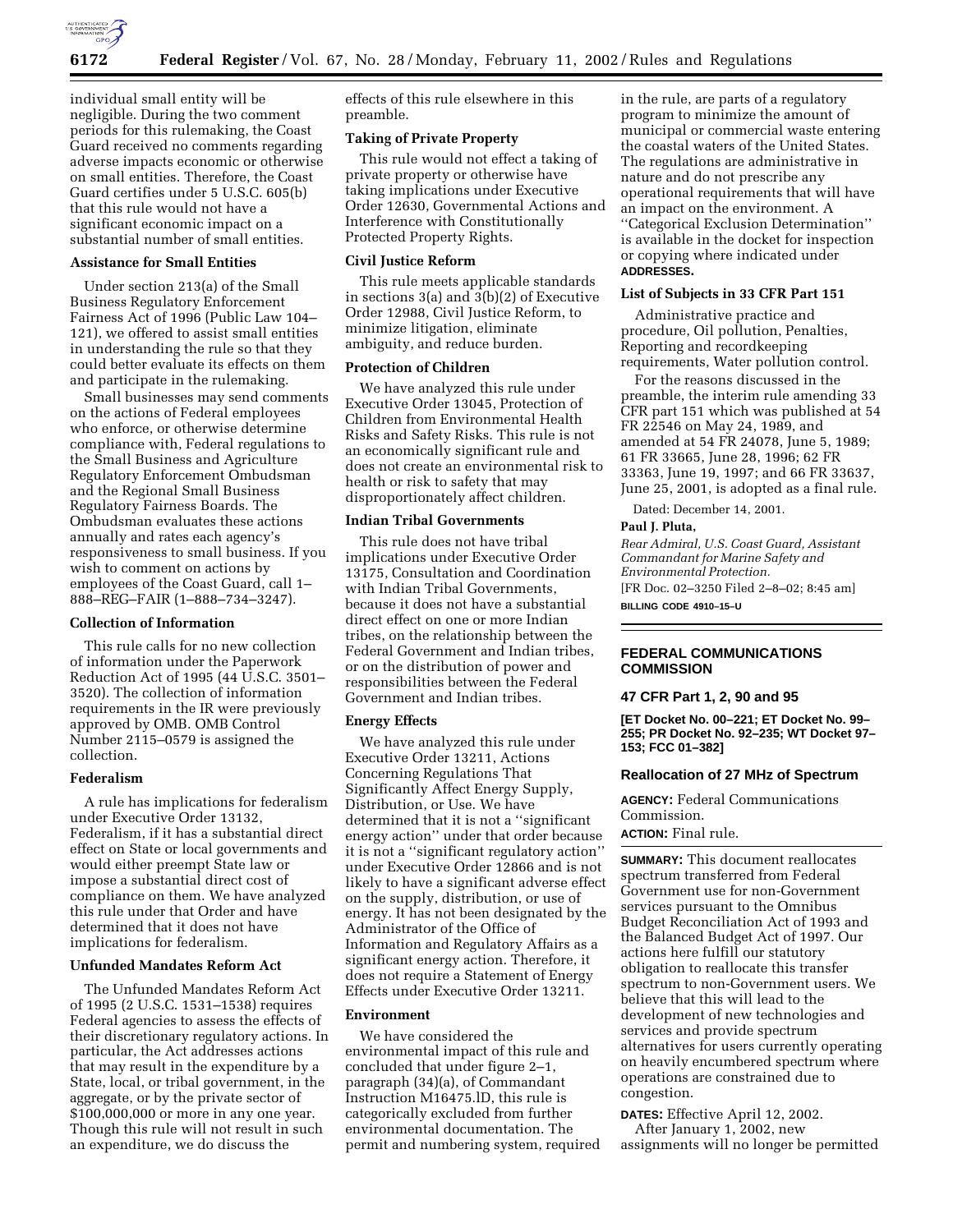for Government and non-Government operations in the 216–217 band.

**FOR FURTHER INFORMATION CONTACT:** Ira Keltz, Office of Engineering and Technology, (202) 418–0616, TTY (202) 418–2989, e-mail: *ikeltz@fcc.gov.*

**SUPPLEMENTARY INFORMATION:** This is a summary of the Commission's *Report and Order,* ET Docket No. 00–221; ET Docket No. 99–255; PR Docket No. 92– 235; WT Docket No. 97–153; FCC 01– 382, adopted December 21, 2001 and released January 2, 2002. The full text of this document is available on the Commission's internet site at *www.fcc.gov.* It is also available for inspection and copying during regular business hours in the FCC Reference Center (Room CY–A257), 445 Twelfth Street, SW, Washington, DC 20554. The complete text of this document may be purchased from the Commission's duplication contractor Qualex International, (202) 863–2893 voice, (202) 863–2898 Fax, *qualexint@aol.com* e-mail, Portals II, 445 12th St., SW, Room CY–B402, Washington, DC 20554.

## **Summary of Report and Order**

1. The *Notice of Proposed Rule Making* (''NPRM''), 66 FR 7443, January 23, 2001, proposed to allocate a total of 27 megahertz of spectrum from the 216– 220 MHz, 1390–1395 MHz, 1427–1429 MHz, 1429–1432 MHz, 1432–1435 MHz, 1670–1675 MHz, and 2385–2390 MHz bands transferred from Government to non-Government use pursuant to the provisions of the Omnibus Budget Reconciliation Act of 1993 (OBRA–93) and the Balanced Budget Act of 1997 (BBA–97). These seven bands have a variety of continuing Government protection requirements and incumbent Government and non-Government uses. Despite these constraints and the relatively narrow bandwidth contained in each of the bands, we believe that our actions will foster a variety of potential applications in both new and existing services. The transfer of these bands to non-Government use should enable the development of new technologies and services, provide additional spectrum relief for congested private land mobile frequencies, and fulfill our obligation as mandated by Congress to assign this spectrum for non-Government use. The NPRM also requested comment on procedures for the reimbursement of relocation costs incurred by incumbent Federal Government users as mandated by the National Defense Authorization Act of 1999. Of the bands considered in this proceeding, the 216–220 MHz, 1432–1435 MHz, and 2385–2390 MHz bands are subject to competitive bidding and reimbursement of Federal incumbents.

2. *216–220 MHz Band*—we are adopting our proposal to allocate the 216–220 MHz band to the fixed and mobile (except aeronautical mobile) services on a co-primary basis. In addition, we are adopting rules to upgrade the status of the Low Power Radio Service (LPRS) from secondary to primary on 216–217 MHz band. In making this allocation, we are retaining the secondary amateur service allocation at 219–220 MHz, the wildlife and ocean tracking allocation, as well as the secondary Government allocation. The rules adopted will continue to require licensees in this band to protect the Navy's SPASUR system.

3. We observe that maintaining the secondary allocation in the 216–220 MHz band for wildlife and ocean tracking and for Government operations is a departure from our proposal. However, we believe it is in the public interest to provide for the continuation of these services in this band. These services support scientific research as well as monitoring of critical infrastructure. In making this decision it is important to note that the majority of these operations tend to be in rural and unpopulated areas, far from where most licensees operate. Because it is unlikely for these existing secondary services to operate in proximity to new services, this action will allow the continuation of important operations with no impact on the ability of new licensees to use this band.

4. With respect to the 217–220 MHz band, we observe that the allocation changes we are adopting will not provide any significant change to current use of the spectrum. We are eliminating the Federal Government's unused primary maritime mobile allocation and are proceeding with the service plans currently underway. The 217–218 MHz and 219–220 MHz segments are currently used by AMTS stations and the Commission has proposed rules to assign the remaining AMTS licenses by competitive bidding. The 218–219 MHz band is currently allocated to the 218–219 MHz Service, formerly known as IVDS. The Commission established that service in 1992, and by 1995 had issued 612 licenses in 306 Metropolitan Statistical Areas (MSAs). We plan to award licenses for the remaining service areas in the 218–219 MHz Service in an upcoming auction.

5. With regard to the 216–217 MHz band, the LPRS auditory assistance and law enforcement applications are currently operating without encumbrance from a primary service

due to technical limitations from adjacent band restrictions. The LPRS is ideally suited for this band given the technical limitations and propagation characteristics of the spectrum. Because LPRS devices operate with low power, they are susceptible to harmful interference from high-powered systems and thus not able to share well with many types of radios. If forced to relocate, it is highly unlikely that these consumer devices could be cost effectively retuned and instead would have to be replaced. Because the LPRS is licensed by rule, all spectrum in the 216–217 MHz band is shared among all users. Thus, it is not possible to have mutually exclusive applications under the current service rules. Under the provisions of Section 309(j), only mutually exclusive applications are eligible to be granted through competitive bidding.

6. Providing a primary allocation for the LPRS in the 216–217 MHz band is also consistent with statutory requirements for providing access to facilities and services by persons with disabilities. Most notably, the Americans with Disabilities Act (ADA) requires businesses to make their public facilities and services accessible to persons with disabilities. In fact, many businesses, such as theaters, stadiums, and other public gathering places, have complied with the ADA by installing auditory assistance devices in their facilities. In addition, many states have used assistive listening devices to comply with the Individuals with Disabilities Education Act, which requires that State Government agencies provide children with disabilities with a free and appropriate public education. Further, the Technology-Related Assistance for Individuals with Disabilities Act Amendments of 1994 promote the development and use of affordable telecommunications devices by persons with disabilities in places such as educational settings, public gathering places, and health care facilities.

7. LPRS is also used extensively by law enforcement agencies for law enforcement tracking systems (LETS). These systems, which operate on two channels in the 216–217 MHz band, protect high-risk businesses, such as banks and jewelers, by assisting in the recovery of stolen money and property. Currently, such systems are used by local police departments and the Federal Bureau of Investigation in 135 cities in the United States and have been instrumental in reducing crime rates. Allowing this service to continue to operate and providing protection by raising its status to primary along with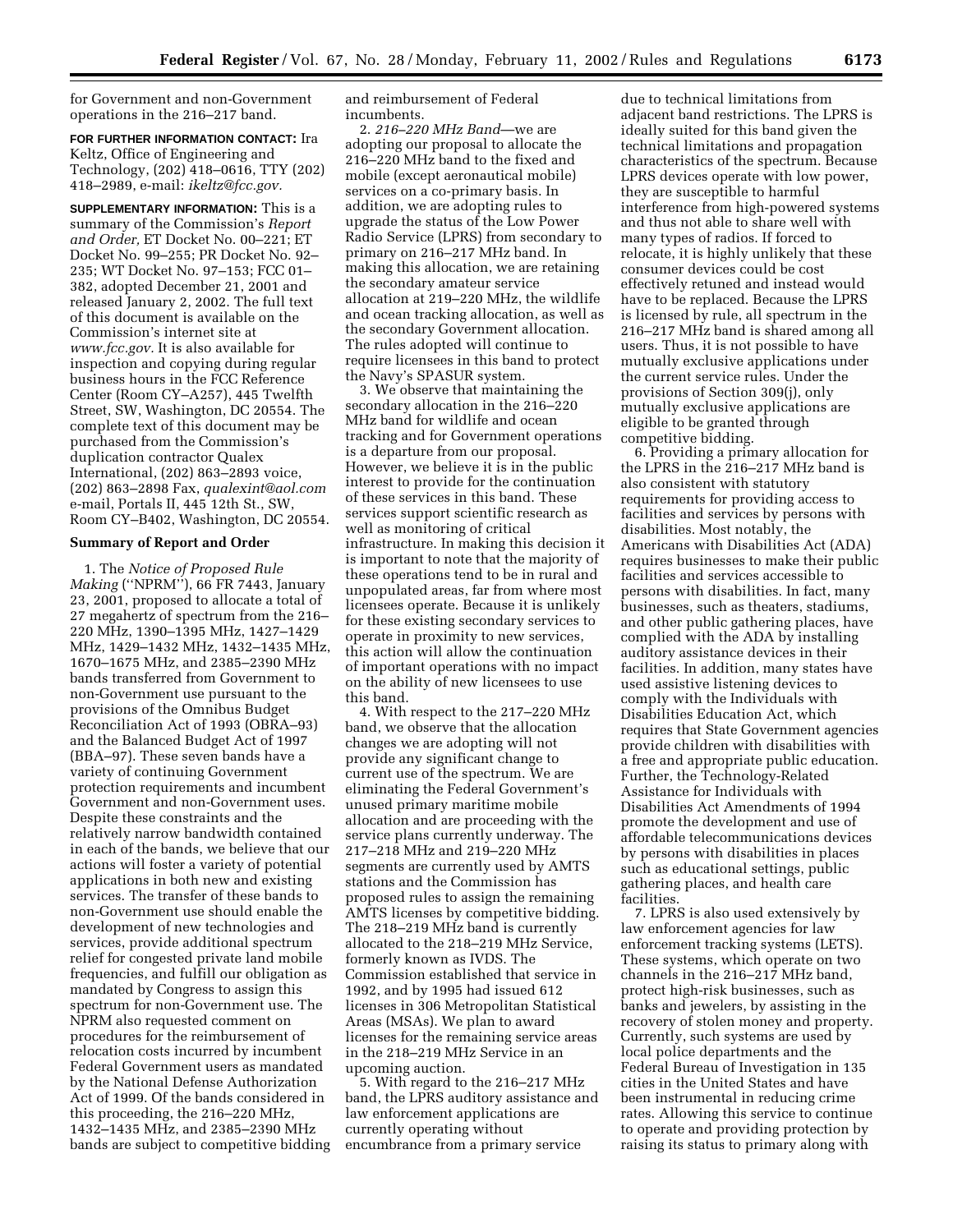the other LPRS Services will ensure that the valuable services provided by these systems remain accessible to the public. We are amending the Table of Frequency Allocations in Section 2.106 and the LPRS rules in Part 95 to provide LPRS stations with primary status. In doing so, we are not making any other amendments to the LPRS service rules already in place. LPRS stations must continue to operate within the parameters of the current rules and protect the reception of television channel 13 and the Navy's SPASUR system.

8. We believe that it will likely be difficult for secondary telemetry licenses to coordinate with LPRS, which is licensed by rule, and authorized to operate ubiquitously without prior notice. LPRS operations are primarily in and near urban areas. We are sympathetic with the Hearing Industry Association comments that LPRS devices could be protected from interference by prohibiting non-LPRS operations in major cities. While it would not be equitable to force incumbent operations to relocate, we believe that we should no longer accept new applications in order to protect LPRS devices. Accordingly, new assignments will no longer be permitted for Government and non-Government operations in the 216–217 MHz band after January 1, 2002.

9. We are proceeding with our current plans to license the remainder of the 217–220 MHz band by competitive bidding. Thus, we affirm our tentative conclusion in the *NPRM* that it would be inappropriate to allow new coprimary services in this band. In doing so, we note that because this band is already licensed in many areas, the transfer of the Federal Government spectrum will not free up significant additional capacity. By this action, we are rejecting the requests of numerous parties to this proceeding that asked for various rule amendments to the 216– 220 MHz band. We observe that many of the specific requests for this band can be accommodated under the fixed and mobile (except aeronautical mobile) allocations we are adopting and the rules currently in place in the 217–220 MHz portion of the band or other spectrum regulated by the Commission.

10. The Amateur Radio Relay League (ARRL) requests that we expand the current secondary Amateur Service allocation at 219–220 MHz to include the entire 216–220 MHz band. ARRL submits that currently amateurs must coordinate their operations in the 219– 220 MHz band with nearby AMTS stations before operating. Because it is necessary to protect these critical

operations, ARRL concedes that amateurs have only been able to make limited use of this band. Notwithstanding ARRL's statements that the amateur service should remain secondary under any expansion of the 216–220 MHz band to which amateurs have access, we do not believe such expansion would be appropriate. We have adopted a geographic area licensing scheme in the 217–220 MHz band segments, which should result in increased and more efficient use of these bands. Any increase in use of this spectrum by the Amateur Service within a licensee's service area could be detrimental to successful operations by the geographic area license. Additionally, because the existing complex coordination rules would have to be applied to the entire band, and such rules have foreclosed much use of the 219–220 MHz band by amateurs, we do not foresee much, if any, use of an expanded band by the amateur service. We also note, that amateur service licensees can operate message forwarding systems similar to those allowed in the 219–220 MHz band in any band in which they have privileges. Accordingly, we are denying ARRL's request to extend the amateur service use of the band to the entire 216–220 MHz band. We will continue to make the 219–220 MHz band available to amateurs on a secondary basis. If amateur use of this band significantly increases in the future, we may revisit and reevaluate this decision.

11. Manufacturers and users of 216– 220 MHz band telemetry equipment request that we elevate their operations from secondary to primary status. They state that such action is needed to ensure that these operations continue to be viable for the transmission of ''accurate, uncontaminated data.'' We continue to believe that secondary status is adequate. We have no indication that their existing secondary status has substantially constrained or impeded operations in this band. We note that many of these types of telemetry operations are temporary in nature and occur in areas with low population densities. If primary status is necessary, operators can obtain primary status, under the fixed and mobile (except aeronautical mobile) allocations we adopt herein, either by acquiring a license at the auction for the 217–218 Service or AMTS, or by negotiating with a licensee in the desired area.

12. With respect to the 216–217 MHz band, we note that the Commission asked for comment in WT Docket No. 97–153 on the need to protect LPRS operations from telemetry operations in that band. Based on the action taken

here to elevate the LPRS allocation in the band to primary, no additional action is necessary to protect that service. Because LPRS is primary and telemetry remains secondary, telemetry operators must not cause interference to LPRS and telemetry is not entitled to any protection from LPRS. This regulatory structure should not be problematic for many of the telemetry systems in this band because, as stated above, many of these operations take place in rural areas, while the majority of LPRS operations occur in populated areas. With respect to the 216–217 MHz band, we decline to make changes as requested by Warren Havens and Securicor, except for the portion of these requests that encompasses the 216–217 MHz band, these requests are beyond the scope of this Report and Order and will be addressed in the Companion Service Rule Notice.

# **The 1.4 GHz Bands**

13. The 1.4 GHz spectrum encompasses 13 megahertz of spectrum in four segments at 1390–1395 MHz, 1427–1429 MHz, 1429–1432 MHz, and 1432–1435 MHz. In the NPRM, we did not make specific allocation proposals for these bands, but instead presented several options for consideration.

## **Frequency Bands**

14. *1390–1395 MHz Band:* The 1390– 1395 MHz band is allocated internationally in ITU Region 2 on a primary basis to the radiolocation service, and on a secondary basis to the space research (passive) and Earth exploration-satellite (passive) services. Domestically, the 1390–1395 MHz band is a Federal Government exclusive band that is allocated to the radiolocation service on a primary basis and to the fixed and mobile services on a secondary basis. Federal agencies use this band for long-range air defense radars, military test range telemetry links, tactical radio relays, and radio astronomy. In designating this band for transfer to non-Federal Government use, NTIA noted that high powered Federal Aviation Administration (FAA) and Department of Defense (DoD) radars would continue to operate in the lower adjacent band which could affect the performance of non-Federal Government receivers in the 1390–1395 MHz band. In addition, NTIA stated that radio astronomy operations would continue within this band. Footnote US311 to the Table of Frequency allocations requires that every practicable effort be made to avoid the assignment of frequencies in the band in the geographic areas where radio astronomy is conducted. As a condition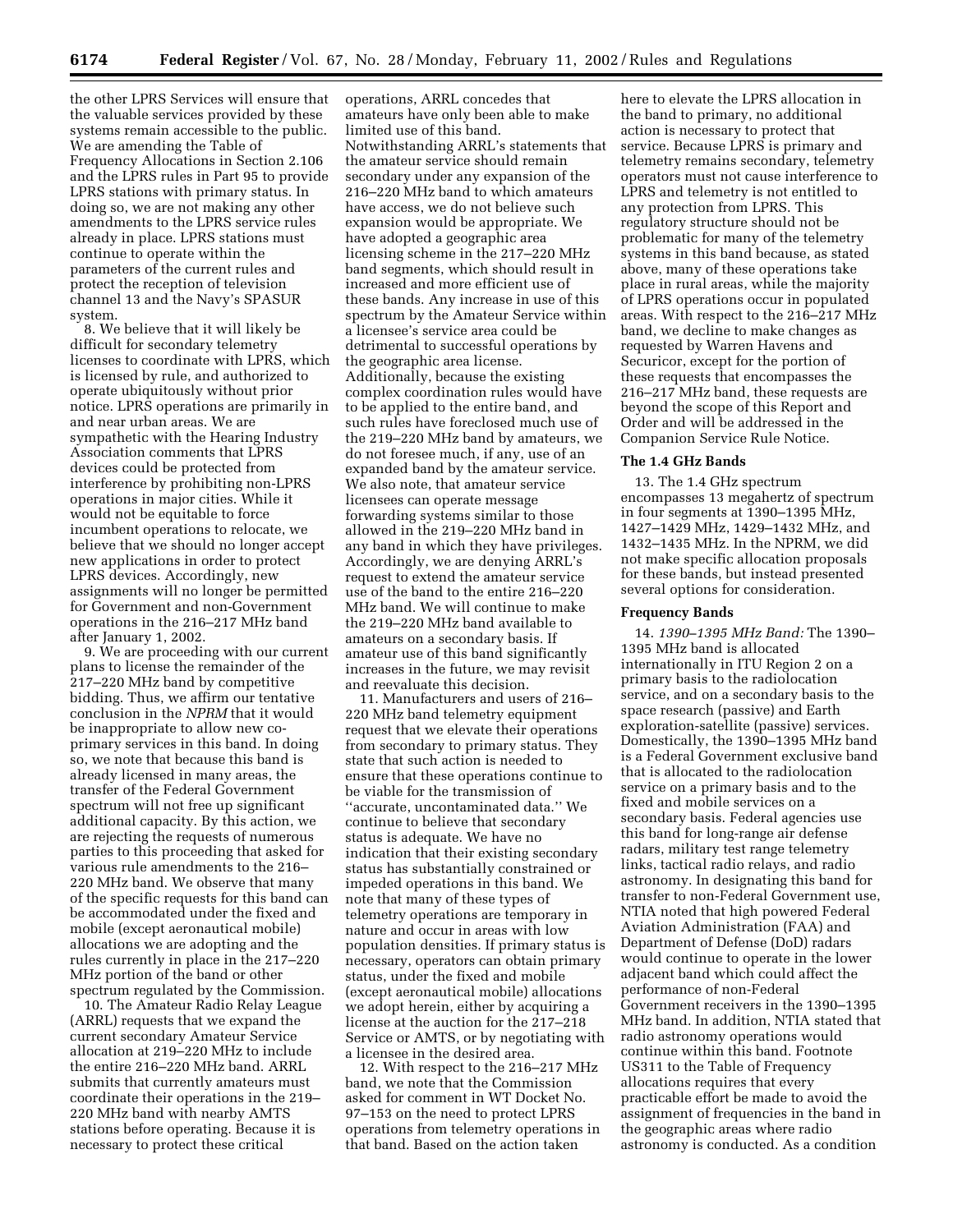of the reallocation, NTIA states that airborne and satellite downlink operations need to be prohibited to avoid interference to radio astronomy. NTIA also stated that 17 military radar sites in the band will require protection until the year 2009. These protection areas, circles with radii of 80 kilometers, are scattered around the continental United States and Alaska, and range from sparsely populated desert areas to major metropolitan areas such as the Washington, D.C.-Baltimore, MD area. Finally, we note that the 1390–1395 MHz band was transferred pursuant to OBRA–93 and is not subject to mandatory reimbursement of Federal Government incumbent relocation expenses.

15. *1427–1429 MHz Band:* The 1427– 1429 MHz band is allocated to the fixed, mobile (except aeronautical mobile), and space operation (Earth-to-space) services on a co-primary basis throughout the world. Also, in some countries this band is used to search for intentional emissions of extraterrestrial origin. Domestically, the 1427–1429 MHz band is allocated on a co-primary basis to Federal Government fixed and mobile (except aeronautical mobile) services and to the Federal and non-Federal Government space operation service. The 1427–1429 MHz band is also allocated on a secondary basis to non-Federal Government fixed and mobile services, limited to telemetering and telecommand applications. The Federal Government uses this band for military tactical radio relay communications and military test range aeronautical telemetry and telecommand. NTIA stated that airborne operations or space-to-Earth communications should be avoided in this band to protect sensitive radio

astronomy observations in the adjacent 1400–1427 MHz band. In addition, NTIA stated that military airborne operations at 14 sites will require protection until the year 2004. These sites, which must be protected within circles with radii ranging from 70–160 kilometers, are scattered around the continental United States and Alaska, and range from sparsely populated desert areas to major metropolitan areas such as the Washington, D.C.-Baltimore, MD area. The non-Federal Government use of this spectrum is for telemetry. This band was transferred pursuant to OBRA–93 and is not subject to mandatory reimbursement of Federal Government incumbent relocation expenses.

16. *1429–1432 MHz Band:* In ITU Region 2, the 1429–1432 MHz band is allocated to the fixed and mobile services on a co-primary basis. Also, in some countries this band is used to search for intentional emissions of extraterrestrial origin. Domestically, the 1429–1432 MHz band is allocated to the Federal and non-Federal Government land mobile service on a primary basis for WMTS use. The 1429–1432 MHz band is allocated to the fixed and land mobile services on a secondary basis for non-Federal Government use, limited to telemetering and telecommand applications. Federal Government uses of this band are identical to those described above for the 1427–1429 MHz band. Thus, operations in this band must also protect military airborne operations at the same 14 sites as for the 1427–1429 MHz band. This band was transferred pursuant to OBRA–93 and is not subject to mandatory reimbursement of Federal Government incumbent relocation expenses.

17. *1432–1435 MHz Band:* In ITU Region 2, the 1432–1435 MHz band is

allocated to the fixed and mobile services on a co-primary basis. Also, in some countries this band is used to search for intentional emissions of extraterrestrial origin. Domestically, the 1432–1435 MHz band is allocated to the fixed and mobile services on a primary basis for Federal Government use. The 1432–1435 MHz band is allocated to the fixed and land mobile services on a secondary basis for non-Federal Government use, limited to telemetering and telecommand applications. This band is also used for the passive search for signals of extraterrestrial origin. This band is used by the military for tactical radio relay communications, military test range aeronautical telemetry and telecommand, and various types of guided weapon systems. NTIA stated that military airborne operations and their associated airspace will need to be protected at 23 sites indefinitely. These protection areas, circles with radii ranging from 3 kilometers to 160 kilometers, are scattered around the continental United States and Alaska, and range from sparsely populated desert areas to major metropolitan areas such as the Washington, D.C.-Baltimore, MD area. This band was transferred to non-Federal Government use pursuant to BBA–97, and therefore licenses must be assigned in accordance with Section 309(j) of the Communications Act. In addition, new licensees must compensate Federal Government entities in advance for marginal costs incurred in relocating their facilities from the band.

## **Band Plan**

The band plan options that we proposed in the *Notice* are summarized in Table 1, below.

| Band                | 1390-1392 MHz | 1392-1395 MHz                                     | 1427-1429 MHz                                                                                                                                                                                                                                                 | 1429-1432 MHz                                                                                                                                                                                                 | 1432-1435 MHz as-<br>sign pursuant to<br>309(j) subject to<br>NDAA-99                                                                             |
|---------------------|---------------|---------------------------------------------------|---------------------------------------------------------------------------------------------------------------------------------------------------------------------------------------------------------------------------------------------------------------|---------------------------------------------------------------------------------------------------------------------------------------------------------------------------------------------------------------|---------------------------------------------------------------------------------------------------------------------------------------------------|
| Current Allocations |               | Federal Government: RADIOLOCATION Fixed<br>Mobile | Federal Government:<br><b>SPACE OPER-</b><br>ATION (uplink)<br><b>FIXED MOBILE</b><br>(except aeronautical<br>Mobile).<br>non-Federal Gov't:<br><b>SPACE OPER-</b><br>ATION (uplink)<br>Fixed (telemetry)<br>Land mobile (telem-<br>etry & Tele-<br>command). | Federal Government:<br><b>LAND MOBILE</b><br>(WMTS).<br>non-Federal Gov't:<br><b>LAND MOBILE</b><br>(WMTS) Fixed<br>(non-med. telem-<br>etry) Land mobile<br>(non-medical telem-<br>etry & tele-<br>command). | <b>Federal Government:</b><br><b>FIXED MOBILE.</b><br>non-Federal Gov't:<br>Fixed (telemetry)<br>Land mobile (telem-<br>etry & tele-<br>command). |

#### TABLE 1.—SUMMARY OF 1.4 GHZ BAND PLAN OPTIONS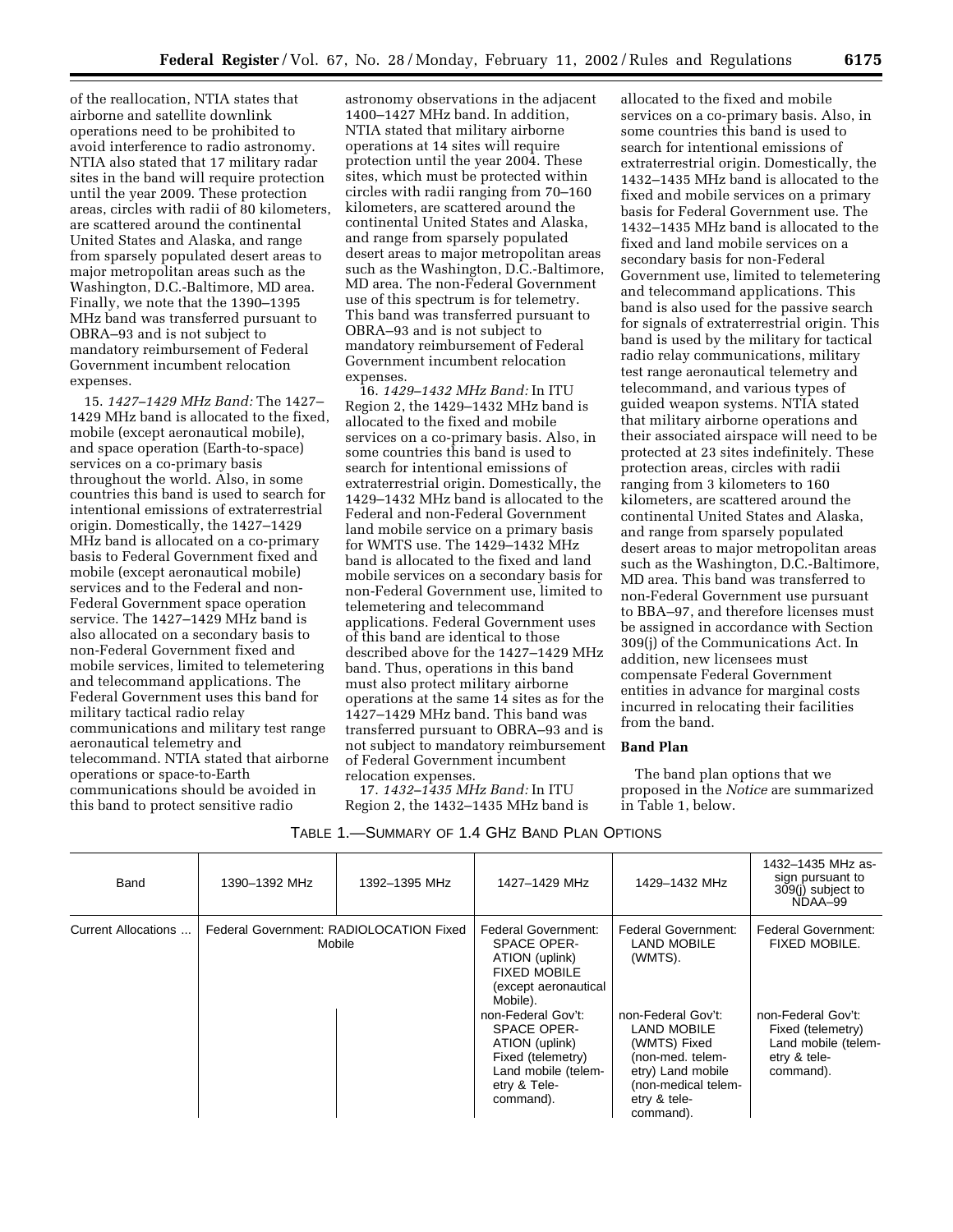| Band          | 1390-1392 MHz                                                                                                                              | 1392-1395 MHz                                                                                                                  | 1427-1429 MHz                                                                                                                                                                                                                      | 1429-1432 MHz                                                                                                                       | 1432-1435 MHz as-<br>sign pursuant to<br>309(j) subject to<br>NDAA-99                 |
|---------------|--------------------------------------------------------------------------------------------------------------------------------------------|--------------------------------------------------------------------------------------------------------------------------------|------------------------------------------------------------------------------------------------------------------------------------------------------------------------------------------------------------------------------------|-------------------------------------------------------------------------------------------------------------------------------------|---------------------------------------------------------------------------------------|
| Option 1<br>. | <b>FIXED &amp; MOBILE</b><br>(except aeronautical<br>mobile) for PMRS<br>use and pair with<br>1427-1429 MHz<br>(site license).             | <b>FIXED &amp; MOBILE</b><br>(except aeronautical<br>mobile) for PMRS<br>use and pair with<br>1432-1435 MHz<br>(band manager). | FIXED & MOBILE for<br>PMRS use and pair<br>with 1390-1392<br>MHz (site license).                                                                                                                                                   | Upgrade non-medical<br>telemetry to co-pri-<br>mary status with<br>WMTS.                                                            | FIXED & MOBILE for<br>PMRS use and pair<br>with 1392-1395<br>MHz (band man-<br>ager). |
| Option 2      | <b>FIXED &amp; MOBILE</b><br>(except aeronautical<br>mobile) for unpaired<br>operations.                                                   |                                                                                                                                | Upgrade telemetry to<br>primary status                                                                                                                                                                                             |                                                                                                                                     |                                                                                       |
| Option 3      | Allocate to FIXED &<br>MOBILE (except<br>aeronautical mobile)<br>for PMRS use and<br>to MSS (feeder<br>uplinks) on a Co-<br>primary basis. |                                                                                                                                | 1427–1430 MHz: Shift<br>WMTS down in fre-<br>quency and up-<br>grade non-medical<br>telemetry to primary<br>status so that both<br>medical and non-te-<br>lemetry telemetry<br>operates on a co-<br>primary basis in this<br>band. | Allocate 1430-1432<br>MHz to FIXED &<br><b>MOBILE for PMRS</b><br>use and to MSS<br>(feeder downlinks)<br>on a co-primary<br>basis. |                                                                                       |

| TABLE 1.—SUMMARY OF 1.4 GHZ BAND PLAN OPTIONS—Continued |  |
|---------------------------------------------------------|--|
|---------------------------------------------------------|--|

18. Upon consideration of the various options and the comments, we believe that it is possible to craft a spectrum allocation plan that satisfies the needs of each of the user groups interested in the 1.4 GHz spectrum. While our spectrum plan does not meet the full

request of any one user, it does provide some spectrum for all parties in a way that we believe allows each party to mutually coexist and provide services with minimal potential for harmful interference. We also note that new licensees in these bands must protect

incumbent Federal Government licensees as specified above. The allocation plan being adopted for the 1.4 GHz spectrum is shown in the table below:

# TABLE 2.—1.4 GHZ BAND PLAN

| 1390-1392 MHz                                                                                                                                               | 1392-1395 MHz                                                                    | 1427–1429.5 MHz                                                        | 1429.5-1432 MHz                                                                                                                                           | 1432-1435 MHz                                                                     |
|-------------------------------------------------------------------------------------------------------------------------------------------------------------|----------------------------------------------------------------------------------|------------------------------------------------------------------------|-----------------------------------------------------------------------------------------------------------------------------------------------------------|-----------------------------------------------------------------------------------|
| MOBILE (except aero-<br>nautical mobile); Un-<br>paired operations.<br>NGSO MSS FEEDER<br><b>UPLINKS</b> (conditioned<br>on international alloca-<br>tion). | MOBILE (except aero-<br>nautical mobile); paired<br>with 1432-1435 MHz.<br>FIXED | LAND MOBILE (WMTS)<br>Fixed & land mobile (non-<br>medical telemetry). | <b>FIXED &amp; LAND MOBILE</b><br>(telemetry).<br>1430-1432 MHz NGSO<br><b>MSS FEEDER</b><br>DOWNLINKS (condi-<br>tioned on international<br>allocation). | MOBILE (except aero-<br>nautical mobile); paired<br>with 1392-1395 MHz.<br>FIXED. |

19. As shown in Table 2, we are providing six megahertz of spectrum for fixed and mobile (except aeronautical mobile) uses by pairing the 1392–1395 MHz band with the 1432–1435 MHz band. This spectrum pairing was consistent throughout each of our options and was not disputed by any party. As noted above, aeronautical mobile use will be prohibited in the 1392–1395 MHz band to protect radio astronomy operations in the 1390–1400 MHz band. Thus, we will also prohibit aeronautical mobile use in the paired 1432–1435 MHz band. Further, because the 1432–1435 MHz band was transferred to non-Federal Government

use pursuant to BBA–97, licenses must be assigned in accordance with Section 309(j) of the Communications Act. In addition, new licensees must compensate Federal Government entities for marginal costs incurred in relocating their facilities from the band. While the specific service and licensing rules for these bands will be the subject of the companion Service Rule NPRM, we observe that this spectrum may be well suited for licensing to band managers. Band managers could make spectrum available to PLMRS entities that are experiencing congestion in other bands. We are limiting this allocation to land mobile use rather than

a general mobile allocation to protect sensitive adjacent channel operations such as radio astronomy.

20. We are making an additional two megahertz of unpaired spectrum available for a flexible fixed, mobile (except aeronautical mobile), and MSS (uplink) allocation in the 1390–1392 MHz band. Because airborne operations would be incompatible with co-channel satellite uplinks and sensitive radio astronomy operations that occur in-band and in the adjacent bands, we are prohibiting aeronautical mobile use.

21. This allocation makes a total of eight megahertz of spectrum potentially available to the mobile (except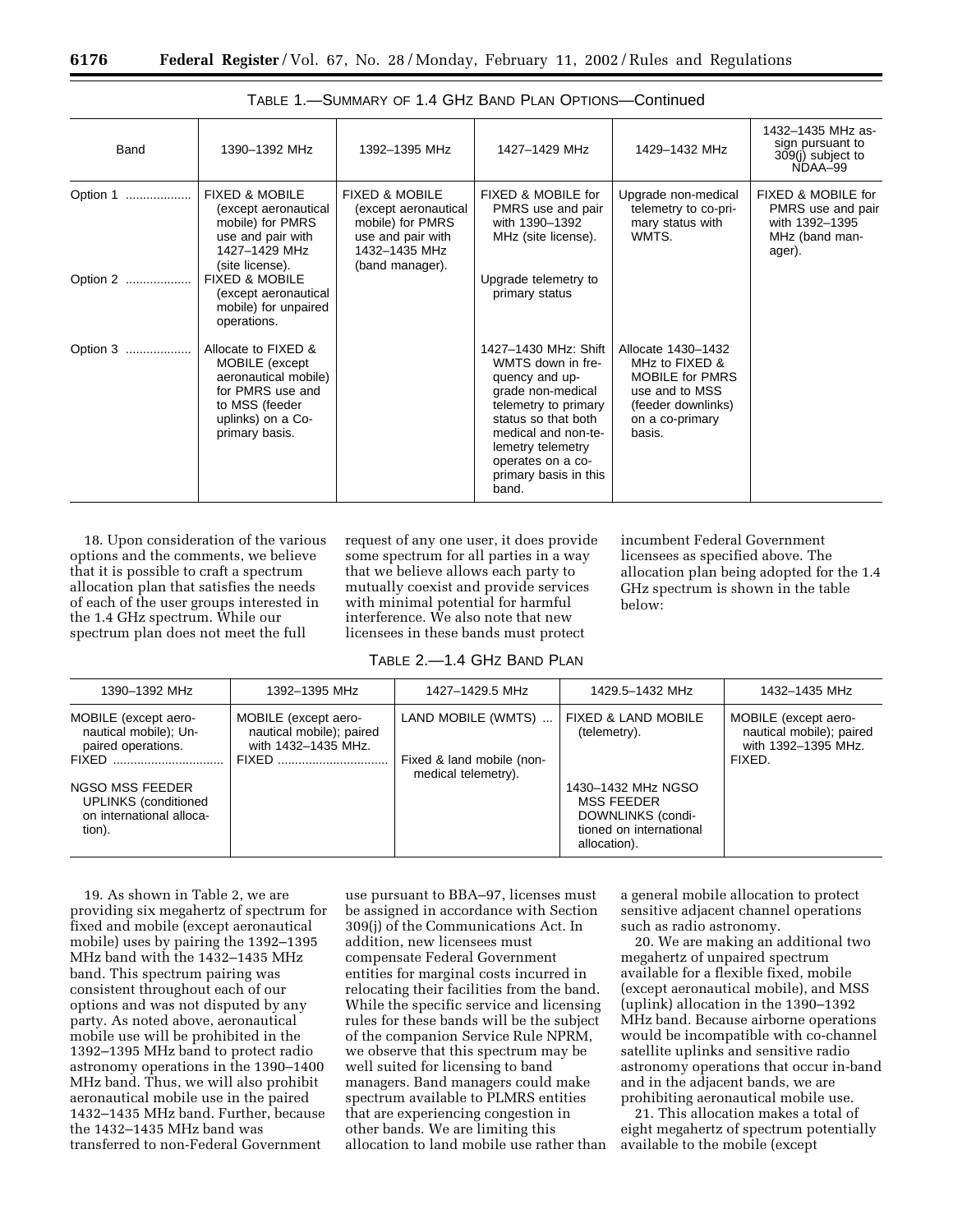aeronautical mobile) service. Although this is less than the ten megahertz LMCC sought in its petition for rule making and its comments, we believe that this provides sufficient spectrum to relieve much of the crowding in existing land mobile bands. Further, by making some unpaired spectrum available, we hope to encourage innovative technologies, such as time division duplex (TDD), to locate in this band. Also, this unpaired spectrum is well suited to services that traditionally operate one-way communications services, such as paging and telemetry systems.

22. The flexible allocation in the 1390–1392 MHz band also allows this spectrum to be used for satellite feeder uplinks by Little LEOs. This allocation is consistent with the views expressed by (CORF) proposing to limit uplink transmissions to spectrum below 1392 MHz. However, the allocation will be contingent on completion of ongoing studies and an international allocation for such feeder links through the international process. To codify this allocation, we will add a new footnote, US368, to the Table of Frequency Allocations in Section 2.106 of the Commission's rules.

23. An issue of concern from the land mobile industry has been the ability of satellite systems to successfully share spectrum with land mobile stations. Because spectrum in the 1390–1392 MHz band would be used for feeder uplinks, we believe that such sharing can be accomplished while still minimizing the potential for harmful interference between satellite earth stations and land mobile stations. As pointed out by the Joint Satellite Commenters, licensees using this band for feeder uplinks only need a few earth stations that can be located in areas where land mobile use is least likely to occur. Thus, through geographic separation, land mobile and satellite earth stations will be able to co-exist in this band. Satellite and land mobile licensees will have to coordinate their operations to ensure sufficient separation distance and/or shielding between stations.

24. In the remaining five megahertz (1427–1432 MHz), we are allocating the 1427–1429 MHz band to the land mobile service on primary basis and maintaining the current land mobile primary allocation in the 1429–1432 MHz band. Under this allocation, the 1427–1429.5 MHz segment will be limited to WMTS and the 1429.5–1432 MHz segment will be limited to telemetry. In addition, the 1429.5–1432 MHz segment is being allocated for fixed service on a co-primary basis also

limited to telemetry operations. Further, we are conditionally permitting Little LEO feeder downlinks to share the 1430–1432 MHz band with telemetry on a co-primary basis. This allocation decision shifts WMTS down in frequency from its current allocation at 1429–1432 MHz and elevates telemetry operations to primary status in the 1429.5–1432 MHz segment. Nonmedical telemetry will continue to operate with secondary status in the 1427–1429.5 MHz segment. Finally, we are removing the space operation (Earthto-space) allocation from the 1427–1429 MHz band, as that allocation is incompatible with the allocation decisions we have made in the R&O. WMTS will continue to be licensed by rule in the modified allocation. Under this licensing scheme, WMTS licensees share spectrum with each other and applications are not mutually exclusive. Thus assignments are not subject to competitive bidding pursuant to Section 309(j) of the Communications Act.

25. Our allocation of the 1430–1432 MHz segment for Little LEO feeder downlinks, similar to the allocation for uplinks in the 1390–1392 MHz band, is contingent on completion of ongoing studies and adoption of an international allocation for this spectrum. All sharing studies must be completed and show that satellite downlink sharing is feasible with operations in the 1400– 1427 MHz band before such an international allocation is adopted and our domestic allocation is finalized. We note that the sharing studies currently underway contemplate a satellite allocation in the 1429–1432 MHz band, but we have limited this allocation to the 1430–1432 MHz band which will provide an additional megahertz of guard band between the downlinks and the Earth Exploration Satellite Service (EESS) and Radio Astronomy Service (RAS). Once such an allocation is finalized, Little LEO operators may seek adoption of service rules, and issuance of necessary authorizations under Part 25 of our rules for feeder links subject to coordination with telemetry operations in the same spectrum.

26. We do not believe that the addition of Little LEO feeder downlinks in this band will preclude the use of the band by telemetry systems due to the low PFD levels of the satellite signals relative to the power levels of telemetry systems. We are confident that such limits will not preclude satellite earth stations in this band. However, these earth stations may have to locate in rural areas and use large, high gain antennas to ensure reception of the satellite signals. Because we anticipate that telemetry operations will be

concentrated largely in urban areas, sharing can be readily accomplished.

27. Our decision to shift the WMTS allocation down to 1427–1429.5 MHz is consistent with the position of AHA. AHA indicates that at 1427–1429.5 MHz, WMTS would be adjacent to radio astronomy instead of potentially high powered land mobile operators and thus would not require a guard band making spectrum use more efficient. AHA also requests that adjacent band telemetry services operating in 1429.5–1432 MHz be limited to fixed utility telemetry operations in order to minimize the impact on WMTS operations. We note that there are currently telemetry operations that are not fixed or limited to utility telemetry, which would have to be relocated to implement AHA's request. We did not seek comment on relocating incumbents in this band and such action would need to be addressed in the companion service rule proceeding. We do, however, note that medical telemetry system operators can also use the 608–614 MHz and 1395– 1400 MHz bands to obtain additional capacity for their systems.

28. We are deferring consideration of the proposed AHA/Itron band swap. AHA and Itron's proposal contemplated carving out 7 geographic areas in the Medical Telemetry band for utility telemetry and then compensating Medical telemetry with corresponding spectrum in the telemetry band to our companion service rule proceeding. These 7 sites represent areas where Itron has built out existing facilities under the current secondary telemetry allocation. We believe that spectrum allocations in general should be kept as flexible as possible and that issues such as eligibility or unique requirements/ restrictions should be addressed in service rules.

29. In making these allocation decisions in the 1.4 GHz spectrum, we deny the Petitions for Reconsideration filed by Little LEO entities in ET Docket No. 99–255. However, we note that substantively, this proceeding is providing a substantial portion of what the petitioners have indicated they needed to operate. The Petitions asked that we allocate the 1429–1432 MHz band for Little LEO feeder links and eliminate the WMTS allocation in this band. We believe that there is substantial public interest in maintaining an allocation for WMTS and are shifting the allocation to 1427– 1429.5 MHz. We are elevating telemetry to primary in the 1429.5–1432 MHz portion of the band and believe that such systems can share this spectrum with Little LEO systems. Accordingly, we have provided a mechanism by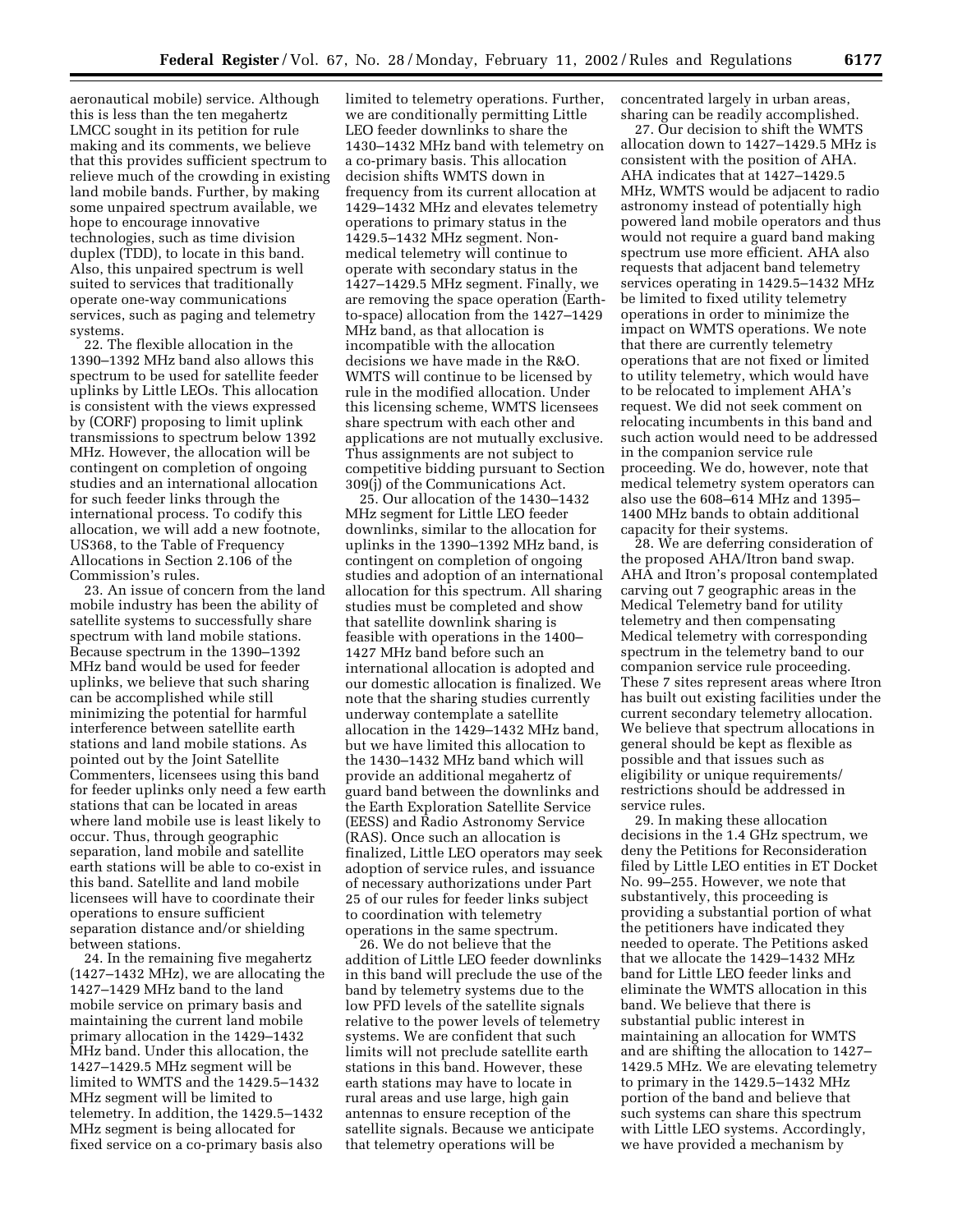which Little LEOs can obtain an allocation in the 1430–1432 MHz band. While the Petitions for Reconsideration seeking an exclusive allocation of three megahertz of spectrum at 1427–1432 MHz for Little LEOs are denied, we are providing 2 MHz of spectrum in the requested frequency range for Little LEOs conditioned on adoption of an international allocation for this spectrum.

30. We believe that the allocation plan for use of the 1.4 GHz spectrum provides a reasonable compromise solution that will best accommodate the needs of all parties interested in this band. Through careful planning and coordination, these parties will be able to share spectrum and satisfy their communications needs, while maximizing the efficient use of scare spectrum resources.

## **1670–1675 MHz Band**

31. In the *NPRM*, we proposed to allocate the 1670–1675 MHz band to the fixed and mobile (except aeronautical mobile) services and to adopt rules that would make the band usable for a number of potential services. We specifically noted that five megahertz of unpaired spectrum could be useful for service providers interested in deploying TDD equipment.

32. We believe that a number of technologies, are well suited to this band. Therefore, in keeping with our policy of providing flexibility where possible and appropriate so that potential licensees can determine and offer the services that are valued most highly, we are adopting our proposal to provide a flexible allocation in this band for fixed and mobile (except aeronautical mobile) services. Aeronautical mobile use will be prohibited in order that operations in the 1670–1675 MHz band protect the sensitive radio astronomy receivers in the lower adjacent band. Further, the GOES receive earth stations located at Wallop's Island, Fairbanks and Greenbelt will have co-primary status with non-Federal Government operations in the band. In the *NPRM*, we asked for comment regarding appropriate technical rules for this band, especially as it relates to power limits and out-of-band emissions necessary to protect radio astronomy operations in the lower adjacent band. Specific service and licensing rules will be discussed in the companion Service Rule *NPRM.*

33. To protect the Federal Government earth stations located at Wallops Island and Fairbanks that will be co-primary in the band, we will require that licensees planning to

operate within 100 kilometers (62.1 miles) of the earth stations at these facilities coordinate such use with the affected earth station prior to construction. This requirement will be added to footnote US362. In addition, we will require licensees planning to operate in the vicinity of the earth station located at Greenbelt to coordinate such use prior to construction. This requirement is consistent with the *First Spectrum Reallocation Report* in which NTIA recommended that, in the absence of coordination guidelines for METSATs, coordination of all ground stations is necessary. Because the Greenbelt facility is used as a back-up for Wallops Island it operates only during tests (about once per month) and in any instance where Wallops Island goes out of service. Due to this sporadic use, different coordination procedures may be needed for this site than for the other two sites. Therefore, we are not adopting specific coordination requirements for the Greenbelt facility.

34. We are mindful of the need to protect radio astronomy and radiosonde operations in the 1660–1670 MHz band. We note, however, that because radio astronomy receivers are much more sensitive than those of radiosondes, any protection schemes designed for radio astronomy receivers should also protect radiosondes. Typically, to accomplish such protection, the Commission has set out-of-band emission limits to restrict the amount of power present in a frequency band due to a transmitter in an adjacent band. We believe that such a requirement is necessary here. However, we are not adopting specific limits in the *Report and Order.* Instead, issues of maximum power levels and emission masks will be explored in the companion Service Rules Notice. In its comments, ArrayComm states that power spectral flux density limits (PSFD) should be established as coordination criteria for locating stations in the 1670–1675 MHz band near radio astronomy sites. We decline to adopt PSFD limits. We generally have not adopted such limits in the past and believe that they could artificially restrict commercial operations in the band. However, we will encourage future licensees in this band to coordinate mutually agreeable limits with radio astronomers. Finally, we note that the provisions of footnote US74 of the Table of Frequency Allocations will apply to this band. This footnote specifies that radio astronomy operations will be protected from extraband radiation only to the extent that such radiation exceeds the limits

for a station operating in compliance with all applicable Commission rules.

## **2385–2390 MHz Band**

35. In ITU Region 2, the 2385–2390 MHz band is allocated to the fixed, mobile, and radiolocation services on a primary basis and to the amateur service on a secondary basis. Domestically, the band is allocated to the mobile service on a primary basis for Federal and non-Federal Government use, limited to aeronautical telemetry and associated telecommand operations for flight testing of aircraft and missiles. All other mobile telemetering uses are secondary to these uses. Currently, DoD, the National Aeronautics and Space Administration (NASA), DOE, and the commercial aviation industry use the entire 2360–2390 MHz band to support aeronautical flight test operations. These operations will continue in the 2360– 2385 MHz band. In addition, the 2385– 2390 MHz band is allocated to the radiolocation service on a primary basis and to the fixed service on a secondary basis for Federal Government use.

36. The 2385–2390 band will become available for exclusive non-Federal Government use in January 2005. However, NTIA stated that to minimize the operational impact to flight test programs that are ongoing or planned to begin in the near future, Federal Government operations at seventeen sites will continue on a protected basis until 2007. These protection areas, circles with radii ranging from 100 kilometers to 160 kilometers, are scattered around the continental United States, Hawaii, and Puerto Rico, and range from sparsely populated desert areas to major metropolitan areas such as Seattle, Washington and St. Louis, Missouri. In addition, the National Astronomy and Ionosphere Center operates a 1-megawatt planetary research radar at Arecibo, Puerto Rico with a 20 megahertz bandwidth, centered at 2380 MHz. As indicated in the *Second Spectrum Reallocation Report*, airborne and space-to-Earth transmissions will be prohibited in Puerto Rico to protect this facility. Finally, we note that this band was transferred to non-Federal Government use pursuant to BBA–97, and therefore licenses will be assigned in accordance with Section 309(j) of the Communications Act. New licensees must compensate Federal Government entities in advance for marginal costs incurred in relocating their facilities from the band. In a recent Report to Congress, NTIA estimated the reimbursement costs for this band as \$124–\$219 million dollars with the majority of these costs going towards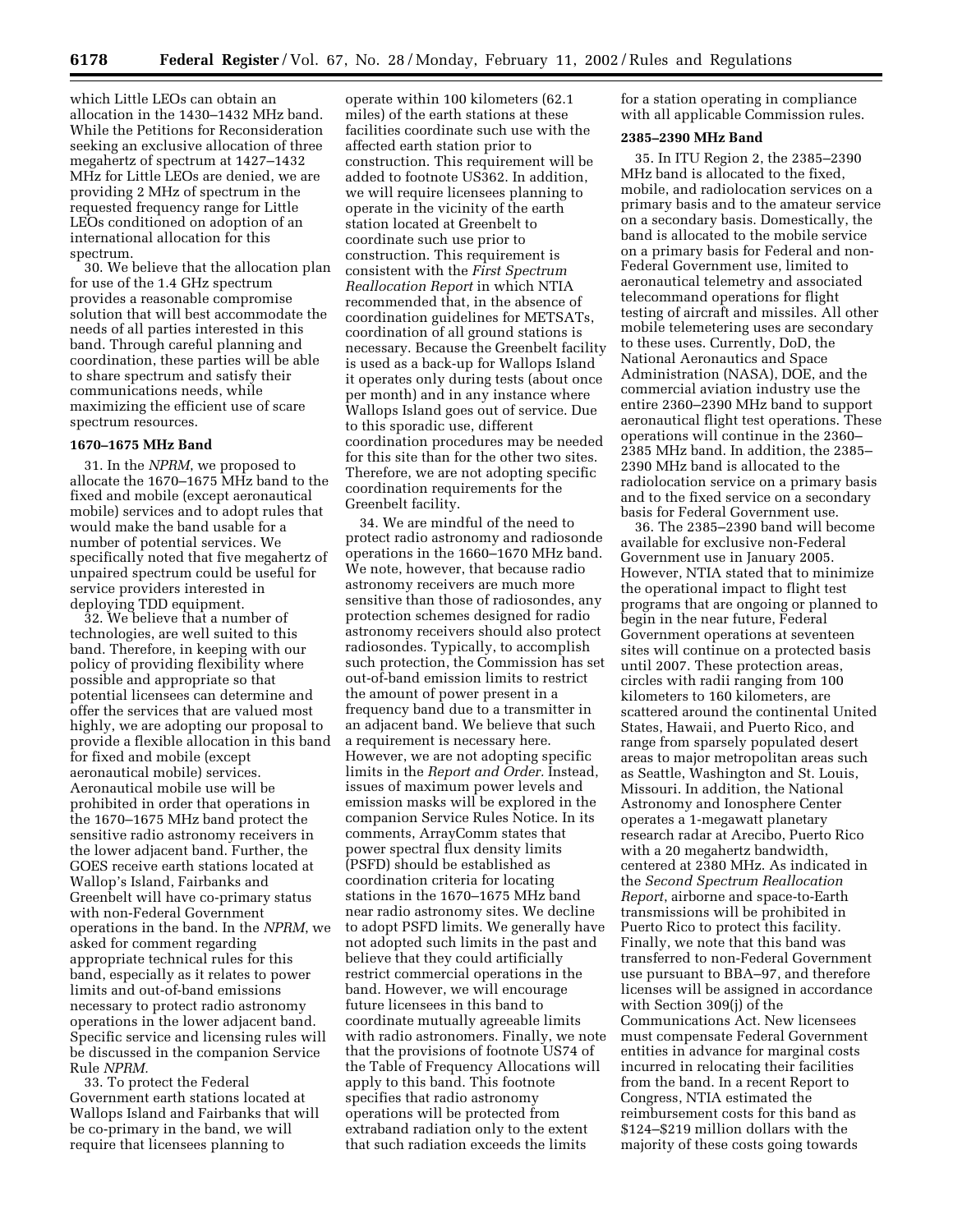retuning existing equipment to a band of replacement spectrum.

37. In the *NPRM*, we proposed to allocate the 2385–2390 MHz band to the fixed and mobile services on a coprimary basis and to allow flexible use. In addition, we asked for comment on whether we should allocate this band more narrowly. We received few comments regarding our proposals for this band. MicroTrax states that although the 2385–2390 MHz band presents characteristics that allow the band to be a good technical fit for its proposed PLMS, other aspects of the band make it less desirable than the 1670–1675 MHz band. Primarily, Microtrax argues that the requirement to reimburse Federal Government users of this spectrum for relocation costs, are unknown and may be prohibitively expensive as to prevent Microtrax from offering a low-cost consumer service. We believe other entities, such as those interested in the 1670–1675 MHz band, could also make use of the 2385–2390 MHz band. Under the provisions of the Communications Act, the Commission must reallocate and assign this spectrum for competitive bidding. If NTIA determines that it is in the public interest to retain this spectrum for Federal Government use, it may substitute this spectrum for other spectrum under its authorizing statute.

38. In addition to our proposal to allocate this band for fixed and mobile services, we sought comment on NTIA's determination that receiver and transmitter standards are needed for users of this band in order to reduce the potential for mutual interference with airborne systems that will continue to operate in the adjacent 2360–2385 MHz band. No comments were received regarding this issue. Thus, consistent with rules for most radio services regulated by the Commission, we will not adopt receiver standards for this band. However, in order to attract and retain customers, we believe that equipment manufacturers have sufficient incentive to design robust equipment capable of operating in this band absent specific Commission rules to that effect. We also asked for comment on whether sites in addition to the seventeen sites identified by NTIA for protection until 2007 are currently being used. The Aerospace and Flight Test Radio Coordinating Council (AFTRCC) requests that ten additional sites beyond those identified by NTIA receive protection until 2007. They state that this would minimize the impact of reallocation on current and planned flight test operations while they prepare to operate in reduced spectrum.

39. Inasmuch as there was no opposition to our proposal to provide a flexible allocation in this band to the fixed and mobile services, we are adopting this proposal for the 2385– 2390 MHz band. As stated in the *NPRM,* we would like to minimize the impact on aeronautical telemetry operators from transitioning out of this band. We, therefore, will protect nine of the additional ten sites requested by AFTRCC, but will not extend this protection to the Fairfield County, Connecticut site. In this regard, we are concerned that protecting the Fairfield County site would delay deployment of service to the New York City metropolitan area for at least two years. Because this area is such a large population center, it is important that a licensee have access to this market as soon as possible. We believe that these actions strike a balance between the needs of the aeronautical telemetry community and those of new licensees in the 2385–2390 MHz band. Accordingly, we are modifying proposed footnote USzzz (codified herein as footnote US363) in the Table of Frequency Allocations to include protection for the requested nine sites.

# **Effect of Reallocated Spectrum on Native Americans**

40. In the *NPRM,* we sought comment from Indian Tribal Governments regarding the effect our proposals for the 27 MHz being addressed in this proceeding might have on Native American Tribes. Last year, the Commission adopted a *Tribal Government Policy Statement,* 65 FR 41668, July 6, 2000 which stated that the Commission is committed to working with Native American tribes to ensure adequate access to communications services, and consulting with Tribal Governments prior to implementing any regulatory action or policy that would significantly affect tribal Governments, their land, and resources. We did not receive any comments from Tribal Governments or other parties on this issue. However, we will encourage future licensees, when deploying systems in spectrum reallocated in the *Report and Order,* to work with Tribal Governments to serve the communications needs of Tribal communities.

# **Protection of Federal Government Services**

41. Federal Government operations will continue on a protected basis in several of the reallocated frequency bands, either indefinitely or for a period of time beyond the date of spectrum transfer from Federal to non-Federal

Government use. In the *NPRM,* we stated that within the established protection zones, non-Federal Government stations would need to be coordinated with NTIA. This mandatory coordination will be accomplished by the Commission after an application is submitted by a licensee through the Frequency Assignment Subcommittee (FAS) of the Interdepartment Radio Advisory Committee (IRAC). We proposed a procedure whereby licensees proposing to construct a facility within a protected zone, would submit an application through the Universal Licensing System which contains the technical information for the site. This information would then be forwarded to the FAS. Licensees would be prohibited from constructing the facility until receiving a response from the Commission that the coordination with NTIA was successful. We sought comment on this proposal and asked for suggestions on alternative procedures that might be less cumbersome. The only comment received on this issue was from The National Academy of Sciences, which suggests coordination procedures for the GOES earth stations that will continue to operate with coprimary status in the 1670–1675 MHz band. We are adopting rules to implement this suggestion. For all other frequency bands, we adopt the procedures as proposed. Under these procedures, Commission licensees may construct facilities under the terms of their license and in accordance with the relevant service rules so long as the facility is not within one of the protected zones as defined by NTIA, unless the facility has been coordinated with NTIA. This does not exempt licensees from any other required filings or coordination requirements, such as those that may be required under the National Environmental Policy Act of 1969 or for international coordination.

42. By the decisions in the R&O, we reallocate twenty-seven megahertz of spectrum from Federal to non-Federal Government use. These actions fulfil our obligations to implement various provisions of OBRA–93 and BBA–97 and they also continue implementation of the *1999 Spectrum Policy Statement.* We believe that through these actions, manufacturers, service providers and consumers will reap the benefits of new technologies and services.

# **Final Regulatory Flexibility Analysis**

43. As required by the Regulatory Flexibility Act (RFA) 1 an Initial

<sup>1</sup>*See* 5 U.S.C. 603, The RFA, *see* 5 U.S.C. 601 *et seq.,* has been amended by the Contract With Continued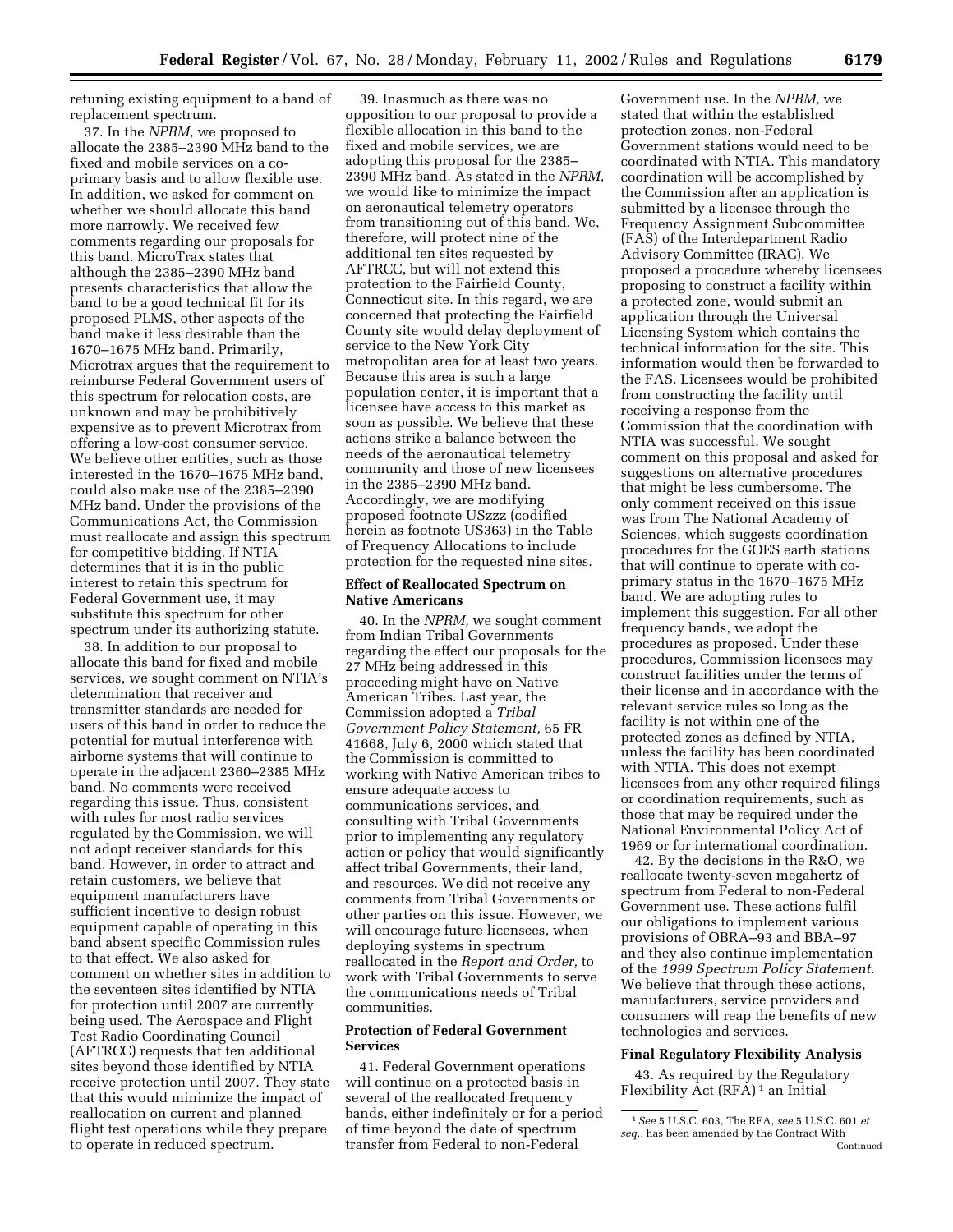Regulatory Flexibility Analysis (IRFA) was incorporated in the *Notice of Proposed Rule Making (NPRM).*2 The Commission sought written public comments on the proposals in the Notice, including comment on the IRFA. This present Final Regulatory Flexibility Analysis (FRFA) conforms to the RFA.3

# **Need for, and Objectives of, the Report and Order.**

44. This *Report and Order* (R&O) allocates 27 megahertz of spectrum from the 216–220 MHz, 1390–1395 MHz, 1427–1429 MHz, 1429–1432 MHz, 1432–1435 MHz, 1670–1675 MHz, and 2385–2390 MHz bands for non-Government use, thereby effectuating the transfer of this spectrum from the Federal Government, pursuant to the provisions of the Omnibus Budget Reconciliation Act of 1993 (OBRA–93) and the Balanced Budget Act of 1997 (BBA–97). The bands 1390–1395 MHz, 1427–1429 MHz, and 2385–2390 MHz are being allocated for exclusive non-Federal Government use, while the bands 216–220 MHz, 1432–1435 MHz, and 1670–1675 MHz, are being allocated for mixed use. Mixed use is a type of shared use whereby Federal Government use is limited by geographic area, by time, or by other means so as to guarantee that the potential use to be made by Federal Government stations is substantially less than the potential use to be made by non-Federal Government stations. All primary Government allocations are being deleted from the transfer bands except in the mixed-use bands, where a limited number of stations will be grandfathered indefinitely. Federal agencies will not add new primary stations in any of the transfer bands. In the bands 1432–1435 MHz and 2385– 2390 MHz, non-grandfathered Federal Government stations will retain their primary status until relocated in accordance with the Strom Thurmond National Defense Authorization Act of Fiscal Year 1999 (NDAA–99).

45. These seven bands have a variety of continuing Government protection requirements and incumbent Government and non-Government uses. Despite these constraints and the relatively narrow bandwidth contained in each of the bands, we believe that the

*R&O* will foster a variety of potential applications in both new and existing services. The transfer of these bands to non-Government use should enable the development of new technologies and services, provide additional spectrum relief for congested private land mobile frequencies, and fulfill our obligations as mandated by Congress to assign this spectrum for non-Government use.

## **Summary of Significant Issues Raised by Public Comments in Response to the IRFA**

46. There were no comments received in response to the IRFA.

# **Description and Estimate of the Number of Small Entities to Which the Rules Will Apply**

47. The RFA directs agencies to provide a description of and, where feasible, an estimate of the number of small entities that may be affected by the proposed rules, if adopted.4 The RFA defines the term ''small entity'' as having the same meaning as the terms ''small business,'' ''small organization,'' and ''small governmental jurisdiction.'' 5 In addition, the term ''small business'' has the same meaning as the term ''small business concern'' under the Small Business Act.6 A small business concern is one which: (1) Is independently owned and operated; (2) is not dominant in its field of operation; and (3) satisfies any additional criteria established by the Small Business Administration (SBA).7 A small organization is generally ''any not-forprofit enterprise which is independently owned and operated and is not dominant in its field.'' 8 Nationwide, as of 1992, there were approximately 275,801 small organizations.9 ''Small governmental jurisdiction'' 10 generally means ''governments of cities, counties, towns, townships, villages, school districts, or special districts, with a population of less than 50,000.'' 11 As of

6 5 U.S.C. 601(3) (incorporating by reference the definition of ''small business concern'' in 15 U.S.C. 632). Pursuant to the RFA, the statutory definition of a small business applies ''unless an agency, after consultation with the Office of Advocacy of the Small Business Administration and after opportunity for public comment, establishes one or more definitions of such term which are appropriate to the activities of the agency and publishes such definition(s) in the **Federal Register**.'' 5 U.S.C. 601(3).

7Small Business Act, 15 U.S.C. 632 (1996). 8 5 U.S.C. 601(4).

9 1992 Economic Census, U.S. Bureau of the Census, Table 6 (special tabulation of data under contract to Office of Advocacy of the U.S. Small Business Administration).

1992, there were approximately 85,006 governmental entities in the United States.12 This number includes 38,978 counties, cities, and towns; of these, 37,566, or 96%, have populations of fewer than 50,000.13 The Census Bureau estimates that this ratio is approximately accurate for all governmental entities. Thus, of the 85,006 governmental entities, we estimate that 81,600 (96%) are small entities.

48. Licenses in some of the spectrum being allocated in the *R&O* will be assigned by auction, and licenses in some of the spectrum may be assigned by auction. The Commission has not yet determined how many licenses will be awarded, nor will it know how many licensees will be small businesses, until auctions are planned and held. We therefore assume that, for purposes of our evaluations and conclusions in the FRFA, all of the prospective licensees in the bands addressed in the *NPRM* are small entities, as that term is defined by the SBA.

49. Incumbent services in the 216–220 MHz band, which the *R&O* allocates on a primary basis to the Fixed and Mobile Services, include the Automated Maritime Telecommunications Service (AMTS), telemetry users and Low Power Radio Service (LPRS) users. The Commission has defined small businesses in the AMTS as those businesses which, together with their affiliates and controlling interests, have not more than fifteen million dollars (\$15 million) in the preceding three years.14 There are only three AMTS licensees, none of whom are small businesses. However, potential licensees in AMTS include all public coast stations, which fall within the Small Business Administration classification as Radiotelephone Service Providers, Standard Industrial Classification Code 33422.15 The small business size standard for this category is an entity that employs no more than 1500 persons.16 According to the 1992 Census of Transportation, Communications, and Utilities, there are a total of 1178 radiotelephone service

12U.S. Dept. of Commerce, Bureau of the Census, ''1992 Census of Governments.''

13 *Id.*

14Letter from Aida Alvarez, Administrator, Small Business Administration to Thomas J. Sugrue, Chief, Wireless Telecommunications Bureau, Federal Communications Commission (June 4, 1999).

15*See* 13 CFR 121.201, North American Industrial Classification System (NAICS) Code 33422.

16*See Amendment of the Commission's Rules Concerning Maritime Communications,* PR Docket No. 92–257, *Third Report and Order and Memorandum Opinion and Order,* 13 FCC Rcd 19853 (1998).

America Advancement Act of 1996, Public Law 104–121, 110 Stat. 847 (1996) (CWAAA). Title II of the CWAAA is the Small Business Regulatory Enforcement Fairness Act of 1996 (SBREFA).

<sup>2</sup>*See* Reallocation of the 216–220 MHz, 1390– 1395 MHz, 1427–1429 MHz, 1429–1432 MHz, 1432–1435 MHz, 1670–1675 MHz, and 2385–2390 MHz Government Transfer Bands, ET Docket No. 00–221, 15 FCC Rcd 22,657, 22,697 (2000), 66 FR 7443, January 23, 2001.

<sup>3</sup>*See* 5 U.S.C. 604.

<sup>4</sup> 5 U.S.C. 603(b)(3).

<sup>5</sup> 5 U.S.C. 601(6).

<sup>10</sup> 47 CFR 1.1162.

<sup>11</sup> 5 U.S.C. 601(5).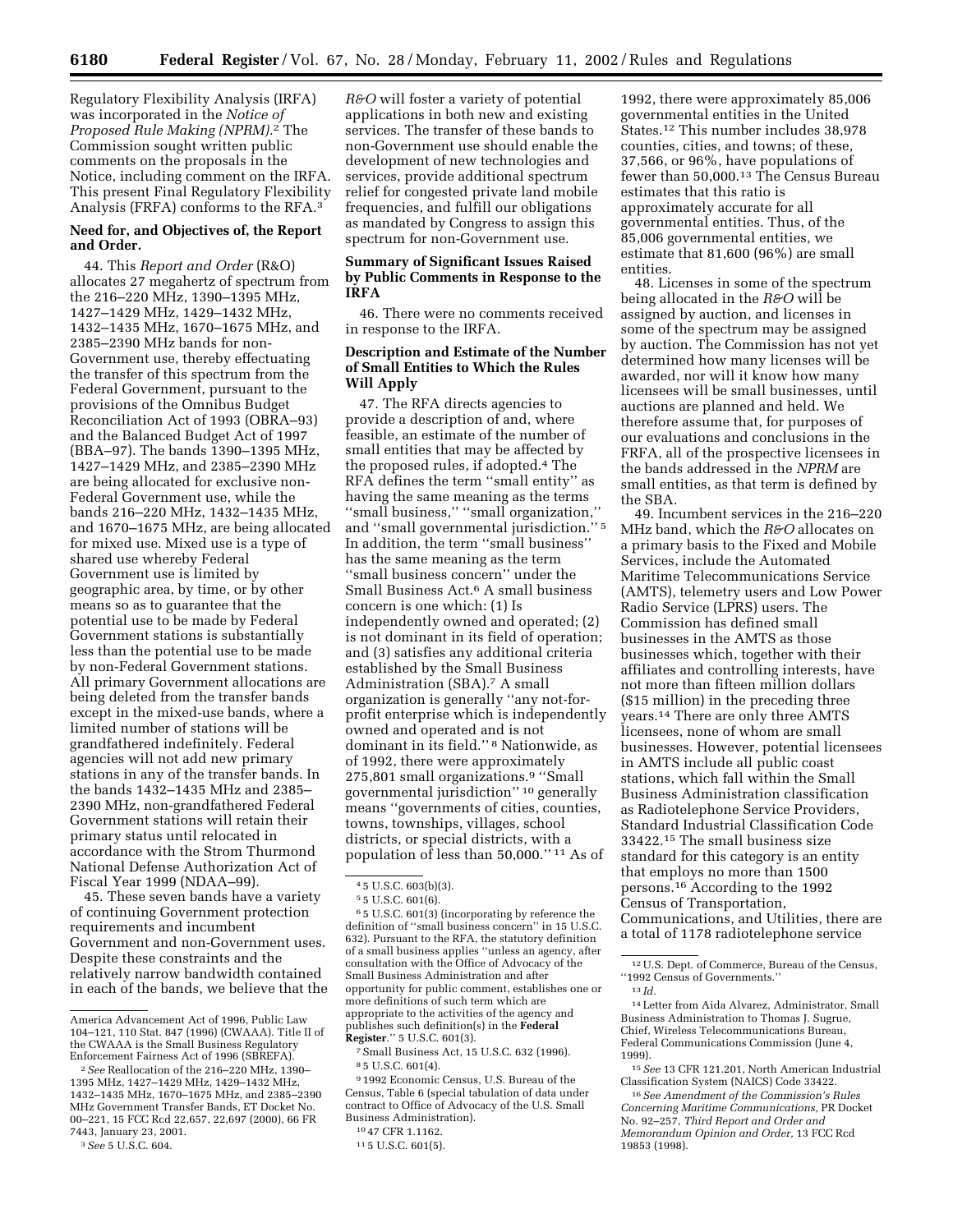providers, of whom only 12 had more than 1000 employees. Therefore, we estimate that at least 1166 small entities may be affected by these rules.

50. Users of telemetry are generally large corporate entities, such as utility companies, and it is unlikely that any of the users would be small businesses. LPRS permits licensees to use the 216– 217 MHz segment for auditory assistance, medical devices, and law enforcement tracking devices. Users are likely to be theaters, auditoriums, churches, schools, banks, hospitals, and medical care facilities. The primary manufacturer of auditory assistance estimates that it has sold 25,000 pieces of auditory assistance equipment. Many if not most LPRS licensees are likely to be small businesses or individuals. However, because the LPRS is licensed by rule, with no requirement for individual license applications or documents, the Commission is unable to estimate how many small businesses make use of LPRS equipment.

51. The incumbent service in the 1427–1429 MHz band is telemetry. The incumbent services in the 1429–1432 MHz band include general telemetry and medical telemetry. The Commission has issued only a small number of licenses in these bands. The primary user of this band is Itron, Inc., which with an investment of \$100 million in equipment development, is not likely to be a small business. Other licensees include utility companies, such as Pueblo Service Company of Colorado and E Prime, Inc., and large manufacturers such as Deere and Company, Caterpillar, and General Dynamics. None of these licensees are likely to be small businesses. One licensee, Zytex, a manufacturer of highspeed telemetry systems may be a small business. Users of medical telemetry are hospitals and medical care facilities, some of which are likely to be small businesses.

52. The Commission has not developed a definition of small entities specifically applicable to Radio Frequency Equipment Manufacturers (RF Manufacturers). Therefore, the applicable definition of small entity is the definition under the SBA rules applicable to manufacturers of ''Radio and Television Broadcasting and Communications Equipment.'' According to the SBA's regulation, an RF manufacturer must have 750 or fewer employees in order to qualify as a small business.17 Census Bureau data indicates that there are 858 companies in the United States that manufacture

radio and television broadcasting and communications equipment, and that 778 of these firms have fewer than 750 employees and would be classified as small entities.18 We believe that many of the companies that manufacture RF equipment may qualify as small entities.

53. According to the SBA's regulations, nursing homes and hospitals must have annual gross receipts of \$5 million or less in order to qualify as a small business concern. There are approximately 11,471 nursing care firms in the nation, of which 7,953 have annual gross receipts of \$5 million or less.19 There are approximately 3,856 hospital firms in the nation, of which 294 have gross receipts of \$5 million or less. Thus, the approximate number of small confined setting entities to which the Commission's new rules will apply is 8,247.

# **Description of Projected Reporting, Recordkeeping, and Other Compliance Requirements**

54. Entities interested in acquiring spectrum in the bands where license assignment will be made through an auction will need to submit a high bid and then submit a license application for the spectrum of interest. In other bands, entities will be required only to submit license applications to obtain the use of spectrum. Additionally, licensees will be required to file applications for license renewals and make certain other filings as required by the Communications Act.

# **Steps Taken To Minimize Significant Economic Impact on Small Entities, and Significant Alternatives Considered**

55. The RFA requires an agency to describe any significant alternatives that it has considered in reaching its approach, which may include the following four alternatives among others: (1) The establishment of differing compliance or reporting requirements or timetables that take into account the resources available to small entities; (2) the clarification, consolidation, or simplification of compliance or reporting requirements under the rule for small entities; (3) the use of performance, rather than design, standards; and (4) an exemption from coverage of the rule, or any part thereof, for small entities. As in all of the bands

where incumbent licensees exist, we have inquired whether we should elevate the status of the services in which the incumbents are licensed to primary. 5 U.S.C. 603.

56. Although the scope of this *R&O* is spectrum allocation, and not license assignment and compliance requirements, several steps have been taken to minimize any possible significant economic impact on small entities. For example, the allocation decision not to auction the 216–217 MHz band and also to elevate LPRS to primary status in that band will protect the investment made by small entities in LPRS devices. Similarly, the decision to relocate the Wireless Medical Telemetry Service (WMTS) to the 1427–1429.5 MHz band from the 1429–1432 MHz band will allow licensees to more efficiently use the spectrum because the spectrum sharing environment will be more favorable at the lower end of the band. Because, the original allocation decision for WMTS was only made recently, devices are not yet on the market. Thus, there is no economic impact on licensees to retune equipment. Likewise, the impact on manufacturers will be minimal.

# **Report to Small Business Administration**

57. The Commission will send a copy of this Report and Order, including a copy of the FRFA to the Chief Counsel for Advocacy of the Small Business Administration.

# **Report to Congress**

58. The Commission will send a copy of this Final Regulatory Flexibility Analysis, along with the Report and Order, in a report to Congress pursuant to the Congressional Review Act, 5 U.S.C. 801(a)(1)(A).

## **Ordering Clauses**

59. Authority for issuance of this *Report and Order and Memorandum Opinion and Order* is contained in Sections 4(i), 257, 303(b), 303(f), 303(g), 303(r), and 309(j) of the Communications Act of 1934, as

amended, 47 U.S.C. 154(i), 257, 303(b),

303(f), 303(g), 303(r), and 309(j). 60. Parts 1, 2, 90, and 95 of the

Commission's Rules *Are amended,* effective April 12, 2002.

61. The proceeding in WT Docket No. 97–153 *Is terminated.*

62. The Petitions for Reconsideration filed in ET Docket No. 99–255 *Are denied.*

63. The Commission's Consumer Information Bureau, Reference Information Center, *Shall send* a copy of this *Report and Order and*

<sup>17</sup>*See* 13 CFR 121.201, North American Industrial Classification System (NAICS) Code 33422.

<sup>18</sup>*See* U.S. Department of Commerce, 1992 Census of Transportation, Communications and Utilities (issued May 1995), NAICS Code 33422.

<sup>19</sup>*See* Small Business Administration Tabulation File, SBA Size Standards Table 2C, January 23, 1996, SBA, Standard Industrial Code (SIC) categories 8050 (Nursing and Personal Care Facilities) and 8060 (Hospitals). (SBA Tabulation File).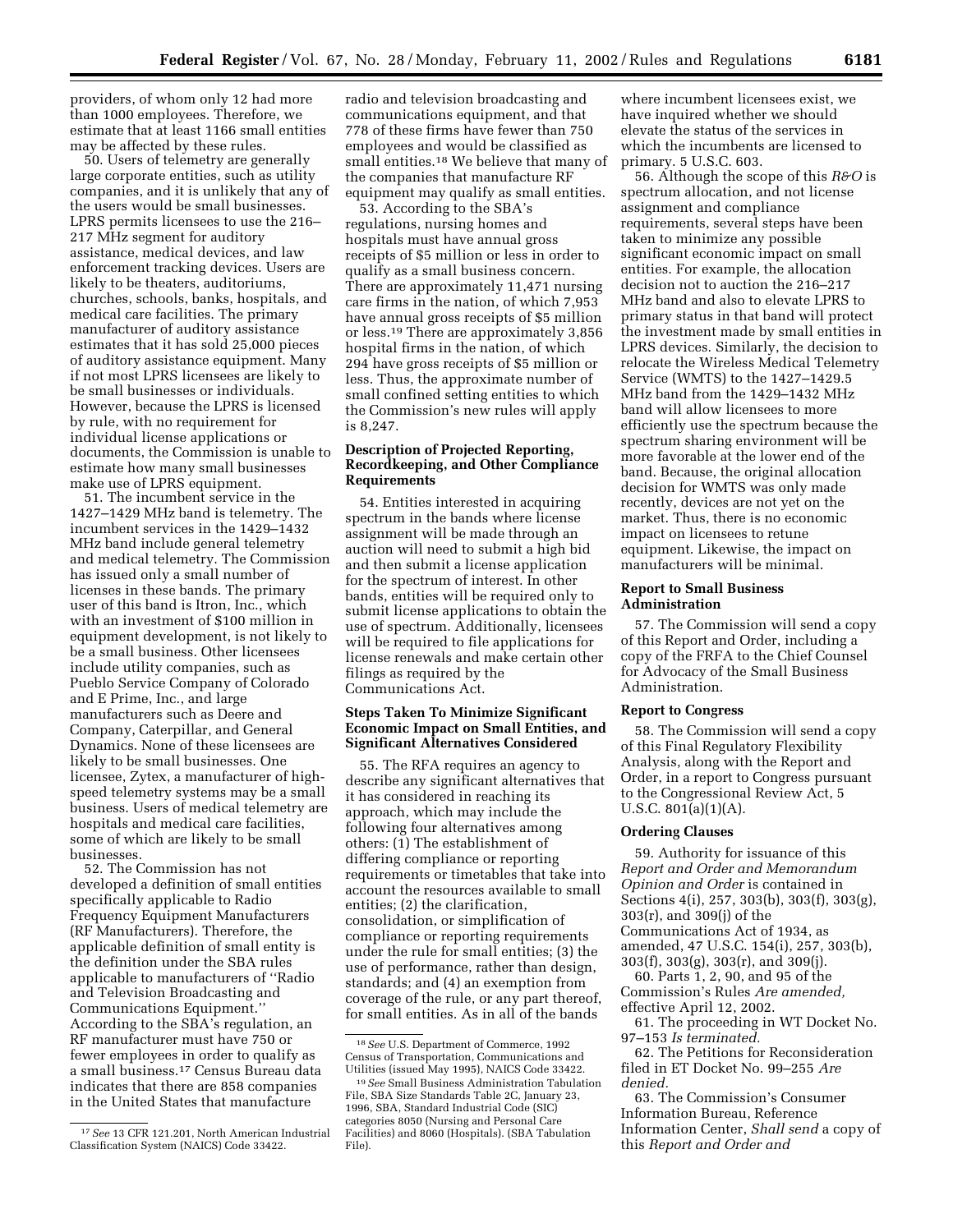*Memorandum Opinion and Order,* including the Final Regulatory Flexibility Analysis, to the Chief Counsel.

# **List of Subjects**

*47 CFR Part 1*

Administrative practice and procedure, Radio.

## *47 CFR Part 2*

Communications equipment, Radio.

## *47 CFR Part 90*

Communications equipment, Radio, Reporting and recordkeeping requirements.

## *47 CFR Part 95*

Communications equipment, Radio, Reporting and recordkeeping requirements.

Federal Communications Commission. **Magalie Roman Salas,**

*Secretary.*

## **Rule Changes**

For the reasons discussed in the preamble, the Federal Communications Commission amends 47 CFR parts 1, 2, 90 and 95 as follows:

# **PART 1—PRACTICE AND PROCEDURE**

1. The authority citation for part 1 continues to read as follows:

**Authority:** 47 U.S.C. 151, 154(i), 154(j), 155, 225, 303(r), 309 and 325(e).

2. Section 1.924 is amended by adding paragraph (g) to read as follows:

## **§ 1.924 Quiet zones.**

\* \* \* \* \*

(g) *GOES.* The requirements of this paragraph (g) are intended to minimize harmful interference to Geostationary Operational Environmental Satellite (GOES) earth stations receiving in the band 1670–1675 MHz, which are located at Wallops Island, Virginia and Fairbanks, Alaska and Greenbelt Maryland.

(1) Applicants and licensees planning to construct and operate a new or modified station within the area bounded by a circle with a radius of 100 kilometers (62.1 miles) that is centered on 37°56′ 47″ N, 75°27′ 37″ W (Wallops Island) or 64°58′ 36″ N, 147°31′ 03″ W (Fairbanks) must notify the National Oceanic and Atmospheric Administration (NOAA) of the proposed operation. For this purpose, NOAA maintains the GOES coordination web page at *http://www.osd.noaa.gov/radio/ frequency.htm,* which provides the technical parameters of the earth stations and the point-of-contact for the notification. The notification shall include the following information: requested frequency, geographical coordinates of the antenna location, antenna height above mean sea level, antenna directivity, emission type, equivalent isotropically radiated power, antenna make and model, and transmitter make and model.

(2) When an application for authority to operate a station is filed with the FCC, the notification required in paragraph (g)(1) of this section should be sent at the same time. The

application must state the date that notification in accordance with paragraph  $(g)(1)$  of this section was made. After receipt of such an application, the FCC will allow a period of 20 days for comments or objections in response to the notification.

(3) If an objection is received during the 20-day period from NOAA, the FCC will, after consideration of the record, take whatever action is deemed appropriate.

# **PART 2—FREQUENCY ALLOCATIONS AND RADIO TREATY MATTERS; GENERAL RULES AND REGULATIONS**

3. The authority citation for part 2 continues to read as follows:

**Authority:** 47 U.S.C. 154, 302a, 303, and 336, unless otherwise noted.

4. Section 2.106 is amended as follows:

a. Revise pages 23, 31, 41, 42, 43, 47, 50, and 51.

b. Revise footnotes US210, US229, US276, US311, US350, and US352; remove footnotes US274 and US317; and add footnotes US361, US362, US363, and US368.

c. Add footnotes NG173 and NG174.

d. Revise footnotes G2, G27, G30, G114, and G120.

The additions and revisions read as follows:

**§ 2.106 Table of Frequency Allocations.**

\* \* \* \* \* **BILLING CODE 6712–01–P**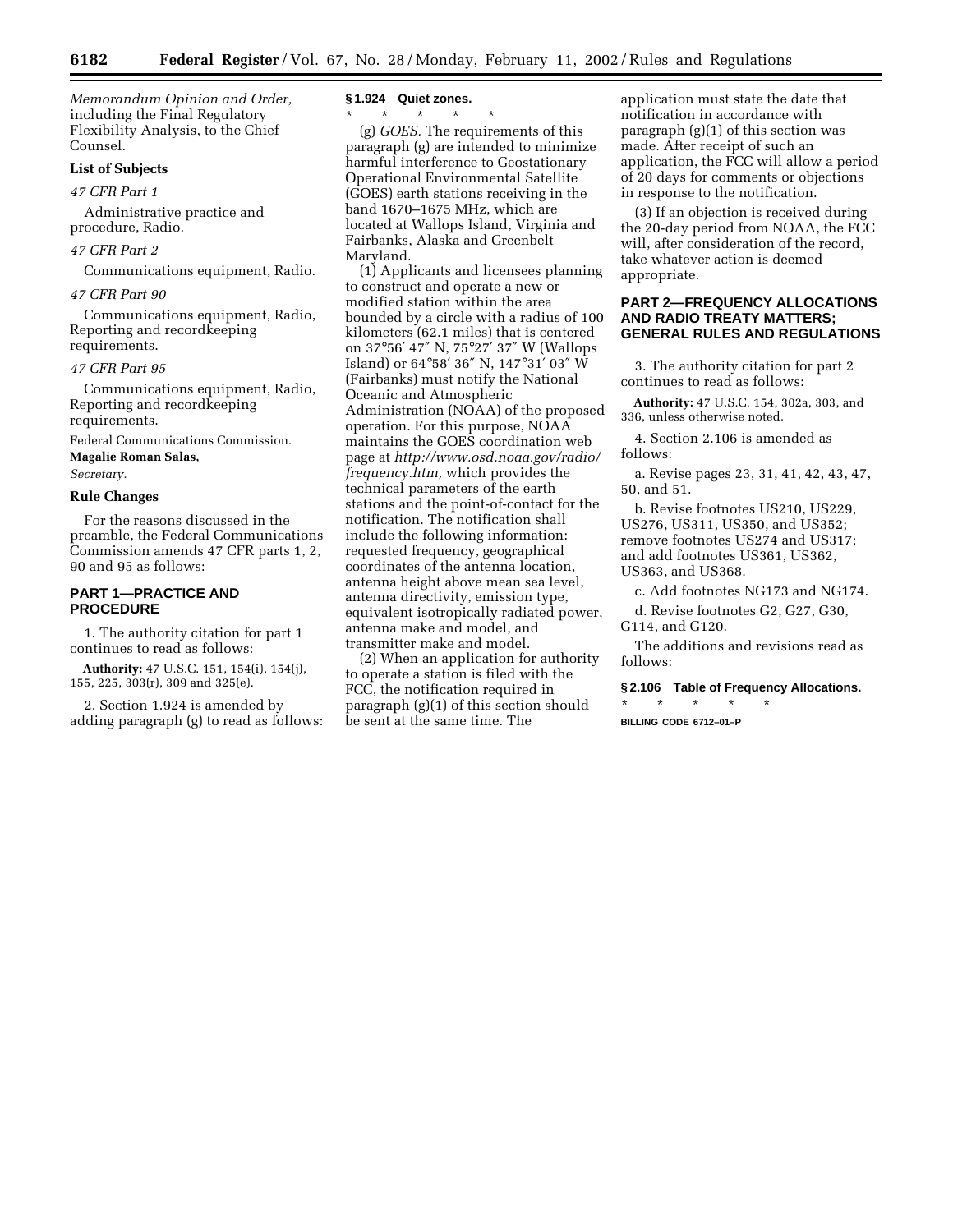|                                      |          | 33-50 MHz (VHF)               |                             | Page 23                                        |
|--------------------------------------|----------|-------------------------------|-----------------------------|------------------------------------------------|
| International Table                  |          |                               | United States Table         | FCC Rule Part(s)                               |
| Region 2<br>Region 1                 | Region 3 | Federal Government            | Non-Federal Government      |                                                |
| See previous page for 30.01-37.5 MHz |          | 33-34                         | 33-34                       |                                                |
|                                      |          |                               | LAND MOBILE<br><b>FIXED</b> | Private Land Mobile (90)                       |
|                                      |          |                               | <b>NG124</b>                |                                                |
|                                      |          | 34-35                         | 34-35                       |                                                |
|                                      |          | <b>MOBILE</b><br>FIXED        |                             |                                                |
|                                      |          | 35-36                         |                             |                                                |
|                                      |          |                               | <b>FIXED</b><br>35-36       | Public Mobile (22)                             |
|                                      |          |                               | LAND MOBILE                 | Private Land Mobile (90)                       |
|                                      |          | 36-37                         | 36-37                       |                                                |
|                                      |          | <b>MOBILE</b><br><b>FIXED</b> |                             |                                                |
|                                      |          | <b>US220</b>                  | US220                       |                                                |
|                                      |          | 37-37.5                       | 37-37.5                     |                                                |
|                                      |          |                               | LAND MOBILE                 | Private Land Mobile (90)                       |
|                                      |          |                               | <b>NG124</b>                |                                                |
| 37.5-38.25                           |          | 37.5-38                       | 37.5-38                     |                                                |
| FIXED<br>MOBILE                      |          | Radio astronomy               | LAND MOBILE                 |                                                |
|                                      |          |                               | Radio astronomy             |                                                |
| Radio astronomy                      |          | S5.149                        | S5.149 NG59 NG124           |                                                |
|                                      |          | 38-38.25                      | 38-38.25                    |                                                |
|                                      |          | <b>FIXED</b>                  | RADIO ASTRONOMY             |                                                |
|                                      |          | <b>MOBILE</b>                 |                             |                                                |
|                                      |          | RADIO ASTRONOMY               |                             |                                                |
| S5.149                               |          | S5.149 US81                   | S5.149 US81                 |                                                |
| 38.25-39.986                         |          | 38.25-39                      | 38.25-39                    |                                                |
| FIXED                                |          | FIXED                         |                             |                                                |
| MOBILE                               |          | MOBILE                        |                             |                                                |
|                                      |          | 39-40                         | 39-40<br>LAND MOBILE        |                                                |
|                                      |          |                               |                             | Private Land Mobile (90)                       |
| 39.986-40.02<br>FIXED                |          |                               | <b>NG124</b>                |                                                |
|                                      |          |                               |                             |                                                |
| Space research<br><b>MOBILE</b>      |          | 40-42                         | 40-40.98                    |                                                |
|                                      |          | FIXED<br>MOBILE               |                             | ISM Equipment (18)<br>Private Land Mobile (90) |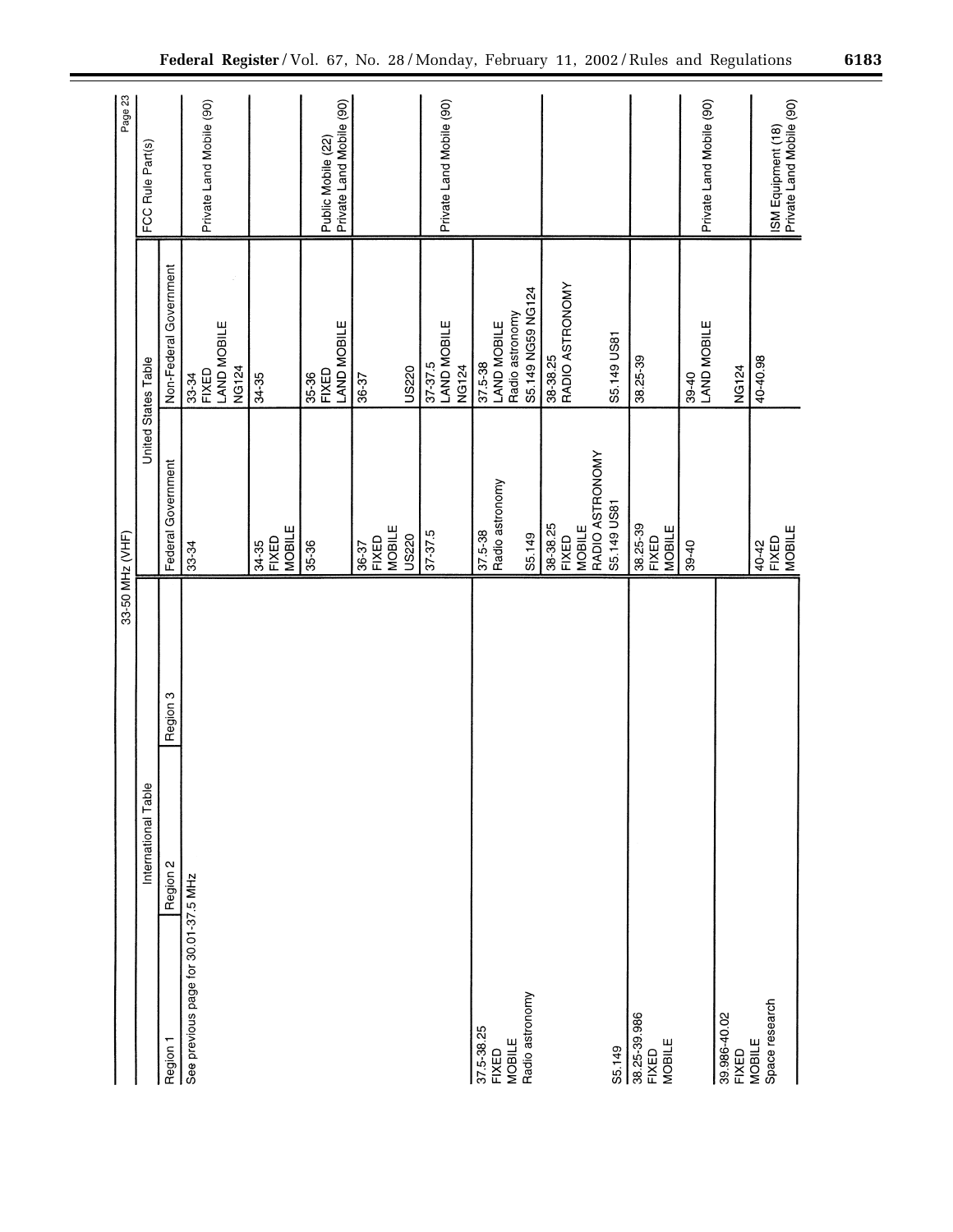|                                        |                                                                      |                                   | 162.0125-322 MHz (VHF/UHF)                                   |                                                          | Page 31                                                          |
|----------------------------------------|----------------------------------------------------------------------|-----------------------------------|--------------------------------------------------------------|----------------------------------------------------------|------------------------------------------------------------------|
|                                        | Φ<br>International Tabl                                              |                                   | United States Table                                          |                                                          | FCC Rule Part(s)                                                 |
| Region 1                               | Region 2                                                             | Region 3                          | Federal Government                                           | Non-Federal Government                                   |                                                                  |
| See previous page for 156.8375-174 MHz |                                                                      |                                   | 162.0125-173.2<br>MOBILE<br>FIXED                            | 162.0125-173.2                                           | Auxiliary Broadcasting<br>(74)                                   |
|                                        |                                                                      |                                   | S5.226 US8 US11 US13<br>US216 US223 US300<br><b>US312 G5</b> | S5.226 US8 US11 US13<br>US216 US223 US300<br>US312       | Private Land Mobile (90)                                         |
|                                        |                                                                      |                                   | 173.2-173.4                                                  | Land mobile<br>173.2-173.4<br><b>FIXED</b>               | Private Land Mobile (90)                                         |
|                                        |                                                                      |                                   | 173.4-174<br><b>MOBILE</b><br><b>FIXED</b>                   | $173.4 - 174$                                            |                                                                  |
|                                        |                                                                      |                                   | G5                                                           |                                                          |                                                                  |
| <b>BROADCASTING</b><br>174-223         | <b>BROADCASTING</b><br>174-216<br>Fixed                              | <b>MOBILE</b><br>174-223<br>FIXED | 174-216                                                      | <b>BROADCASTING</b><br>174-216                           | Broadcast Radio (TV)                                             |
|                                        | Mobile                                                               | <b>BROADCASTING</b>               |                                                              |                                                          | Auxiliary Broadcasting<br>(73)<br>(74)                           |
|                                        | S5.234                                                               |                                   |                                                              | NG115 NG128 NG149                                        |                                                                  |
|                                        | Radiolocation S5.241<br>MARITIME MOBILE<br>216-220<br><b>FIXED</b>   |                                   | Radiolocation S5.241 G2<br>216-220<br>Mobile<br>Fixed        | MOBILE except aeronautical<br>216-220<br>mobile<br>FIXED | Private Land Mobile (90)<br>Personal Radio (95)<br>Maritime (80) |
|                                        | S5.242                                                               |                                   | US210 US229                                                  | US210 US229 NG152<br><b>NG173</b>                        | Amateur (97)                                                     |
|                                        | Radiolocation S5.241<br>AMATEUR<br>MOBILE<br>220-225<br><b>FIXED</b> |                                   | Radiolocation S5.241 G2<br>LAND MOBILE<br>220-222<br>FIXED   | AND MOBILE<br>220-222<br>FIXED                           | Private Land Mobile (90)                                         |
|                                        |                                                                      |                                   | <b>US335</b>                                                 | US335                                                    |                                                                  |
| S5.235 S5.237 S5.243                   |                                                                      | S5.233 S5.238 S5.240<br>S5.245    | Radiolocation S5.241 G2<br>222-225                           | AMATEUR<br>222-225                                       | Amateur (97)                                                     |

÷.

 $\equiv$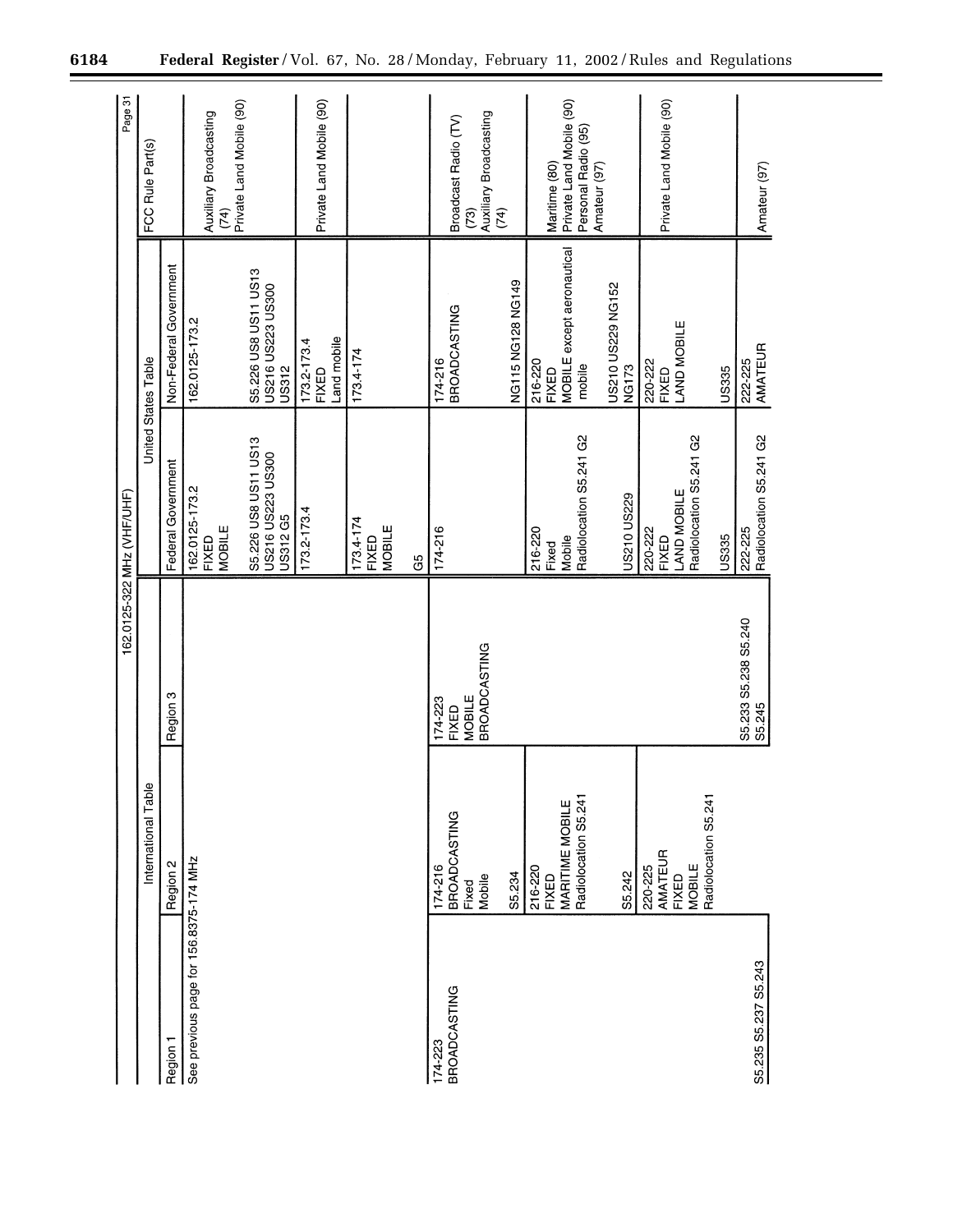|                                                                                                                                                              |                                      | 941-1429 MHz (UHF)                                       |                                                                           |                                                       | Page 41                                                                  |
|--------------------------------------------------------------------------------------------------------------------------------------------------------------|--------------------------------------|----------------------------------------------------------|---------------------------------------------------------------------------|-------------------------------------------------------|--------------------------------------------------------------------------|
|                                                                                                                                                              | International Table                  |                                                          | United States Table                                                       |                                                       | FCC Rule Part(s)                                                         |
| Region 1                                                                                                                                                     | Region 2                             | Region 3                                                 | Federal Government                                                        | Non-Federal Government                                |                                                                          |
| See previous page for<br>890-942 MHz                                                                                                                         | See previous page for<br>928-942 MHz | See previous page for<br>890-942 MHz                     | 941-944<br>FIXED                                                          | 941-944<br>FIXED                                      | Public Mobile (22)                                                       |
| MOBILE except aeronautical<br>942-960<br>mobile<br><b>FIXED</b>                                                                                              | MOBILE<br>942-960<br><b>FIXED</b>    | <b>BROADCASTING</b><br><b>MOBILE</b><br>942-960<br>FIXED | US268 US301 US302 G2                                                      | US268 US301 US302<br>NG120                            | Fixed Microwave (101)                                                    |
| BROADCASTING S5.322<br>S5.323                                                                                                                                |                                      | S5.320                                                   | 944-960                                                                   | 944-960<br>NG120<br>FIXED                             | Auxiliary Broadcast. (74)<br>Fixed Microwave (101)<br>Public Mobile (22) |
| AERONAUTICAL RADIONAVIGATION<br>960-1215                                                                                                                     |                                      |                                                          | AERONAUTICAL RADIONAVIGATION<br>960-1215                                  |                                                       | Aviation (87)                                                            |
| S5.328                                                                                                                                                       |                                      |                                                          | S5.328 US224                                                              |                                                       |                                                                          |
| EARTH EXPLORATION-SATELLITE (active)<br><b>RADIOLOCATION</b><br>1215-1240                                                                                    |                                      |                                                          | RADIOLOCATION S5.333<br>1215-1240<br>G56                                  | 1215-1240                                             |                                                                          |
| RADIONAVIGATION-SATELLITE (space-to-Earth) S5.329<br>SPACE RESEARCH (active)                                                                                 |                                      |                                                          | SATELLITE (space-to-<br>RADIONAVIGATION-                                  |                                                       |                                                                          |
| S5.330 S5.331 S5.332                                                                                                                                         |                                      |                                                          | Earth)                                                                    | S5.333                                                |                                                                          |
| RADIONAVIGATION-SATELLITE (space-to-Earth) S5.329<br>EARTH EXPLORATION-SATELLITE (active)<br>SPACE RESEARCH (active)<br>RADIOLOCATION<br>240-1260<br>Amateur |                                      |                                                          | RADIOLOCATION S5.333<br>1240-1300<br>G56                                  | 1240-1300<br>Amateur                                  | Amateur (97)                                                             |
| S5.330 S5.331 S5.332 S5.334 S5.335                                                                                                                           |                                      |                                                          |                                                                           |                                                       |                                                                          |
| EARTH EXPLORATION-SATELLITE (active)<br>SPACE RESEARCH (active)<br>RADIOLOCATION<br>1260-1300<br>Amateur                                                     |                                      |                                                          |                                                                           |                                                       |                                                                          |
| S5.282 S5.330 S5.331 S5.332 S5.334 S5.335                                                                                                                    |                                      |                                                          | S5.334                                                                    | S5.282 S5.333 S5.334                                  |                                                                          |
| AERONAUTICAL RADIONAVIGATION S5.337<br>Radiolocation<br>1300-1350                                                                                            |                                      |                                                          | AERONAUTICAL RADIO-<br>NAVIGATION S5.337<br>Radiolocation G2<br>1300-1350 | AERONAUTICAL RADIO-<br>NAVIGATION S5.337<br>1300-1350 | Aviation (87)                                                            |
| S5.149                                                                                                                                                       |                                      |                                                          | S5.149                                                                    | S5.149                                                |                                                                          |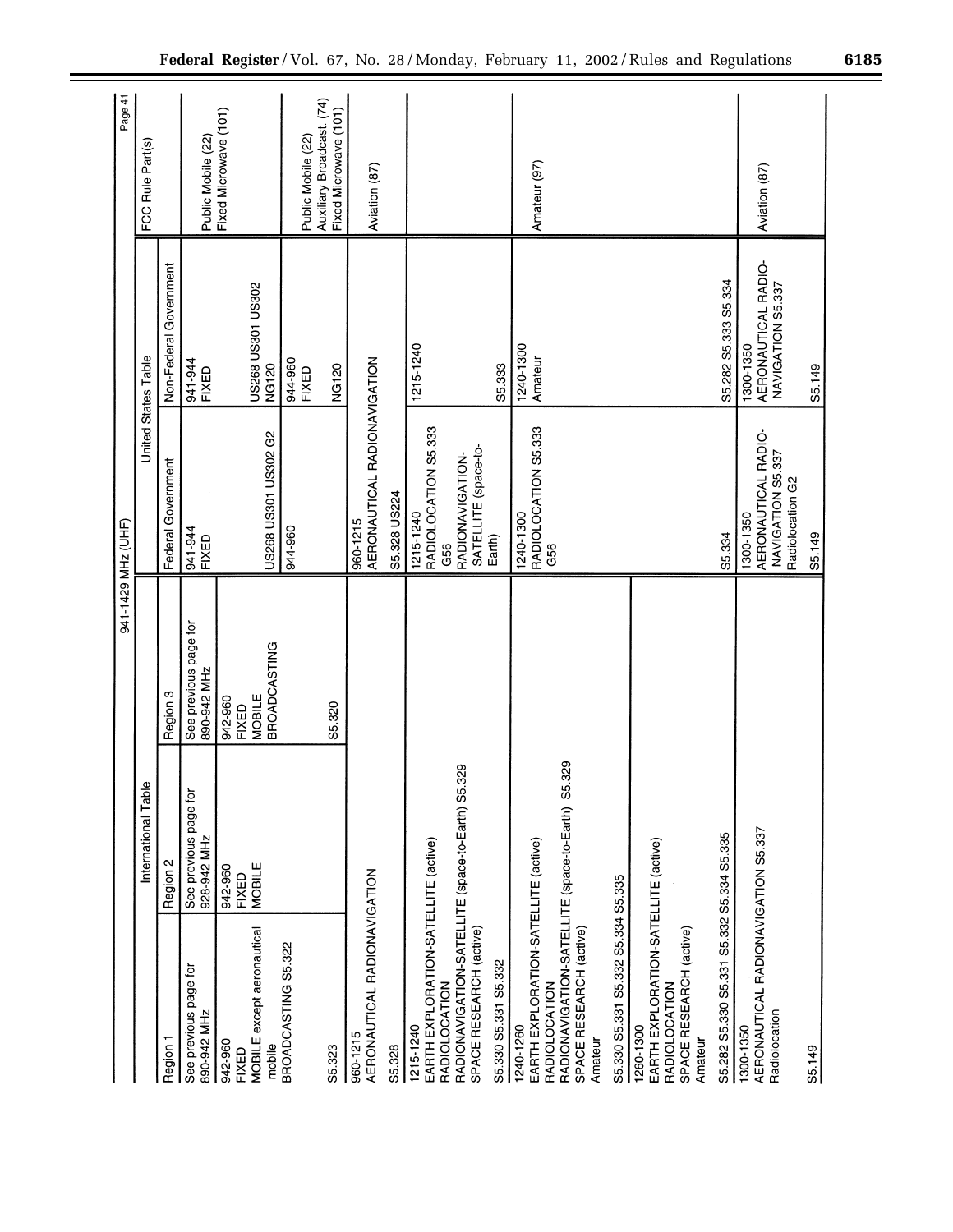| 1350-1400<br><b>FIXED</b>                                                                         | <b>RADIOLOCATION</b><br>1350-1400 | 1350-1390<br><b>FIXED</b>                                                                              | 1350-1390                                                                 |                                           |
|---------------------------------------------------------------------------------------------------|-----------------------------------|--------------------------------------------------------------------------------------------------------|---------------------------------------------------------------------------|-------------------------------------------|
| <b>RADIOLOCATION</b><br>MOBILE                                                                    |                                   | RADIOLOCATION G2<br><b>MOBILE</b>                                                                      |                                                                           |                                           |
|                                                                                                   |                                   | S5.149 S5.334 S5.339<br>US311 G27 G114                                                                 | S5.149 S5.334 S5.339<br><b>US311</b>                                      |                                           |
|                                                                                                   |                                   | 1390-1395                                                                                              | MOBILE except aeronautical<br>1390-1392<br>mobile<br>FIXED                |                                           |
|                                                                                                   |                                   |                                                                                                        | (Earth-to-space) US368<br>S5.149 S5.339 US311<br>FIXED-SATELLITE<br>US351 |                                           |
|                                                                                                   |                                   |                                                                                                        | MOBILE except aeronautical<br>1392-1395<br>mobile<br>FIXED                |                                           |
|                                                                                                   |                                   | S5.149 S5.339 US311<br><b>US351</b>                                                                    | S5.149 S5.339 US311<br>US351                                              |                                           |
|                                                                                                   |                                   | LAND MOBILE US350<br>1395-1400                                                                         |                                                                           | Personal (95)                             |
| S5.149 S5.338 S5.339                                                                              | S5.149 S5.334 S5.339              | S5.149 US5.339 US311 US351                                                                             |                                                                           |                                           |
| EARTH EXPLORATION-SATELLITE (passive)<br>SPACE RESEARCH (passive)<br>RADIO ASTRONOMY<br>1400-1427 |                                   | EARTH EXPLORATION-SATELLITE (passive)<br>SPACE RESEARCH (passive)<br>RADIO ASTRONOMY US74<br>1400-1427 |                                                                           |                                           |
| S5.340 S5.341                                                                                     |                                   | S5.341 US246                                                                                           |                                                                           |                                           |
| SPACE OPERATION (Earth-to-space)<br>MOBILE except aeronautical mobile<br>1427-1429<br>FIXED       |                                   | LAND MOBILE US350<br>1427-1429.5                                                                       | LAND MOBILE US350<br>Fixed (telemetry)<br>1427-1429.5                     | Private Land Mobile (90)<br>Personal (95) |
| S5.341                                                                                            |                                   |                                                                                                        |                                                                           |                                           |
| See next page for 1429-1452 MHz                                                                   |                                   | S5.341 US352                                                                                           | S5.341 US352                                                              |                                           |
|                                                                                                   |                                   | 1429.5-1432 MHz<br>See next page for                                                                   | FIXED (telemetry)<br>LAND MOBILE (telemetry)<br>1429.5-1430               | Private Land Mobile (90)                  |
|                                                                                                   |                                   |                                                                                                        | S5.341 US352                                                              |                                           |

 $\equiv$ 

Page 42

÷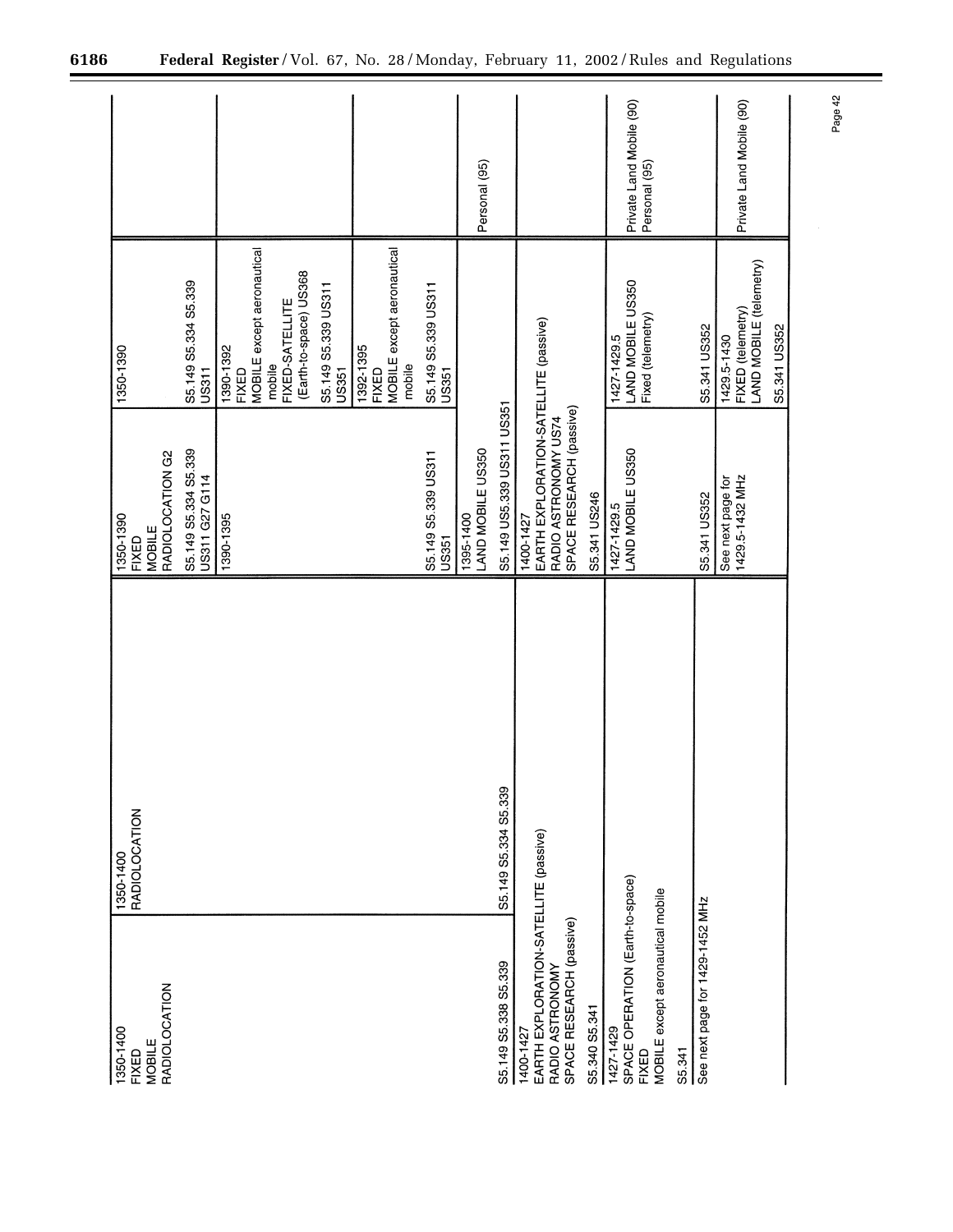|                                                                            |                                             |                                              | 1430-1610 MHz (UHF)                            |                                                                                                        | Page 43                              |
|----------------------------------------------------------------------------|---------------------------------------------|----------------------------------------------|------------------------------------------------|--------------------------------------------------------------------------------------------------------|--------------------------------------|
|                                                                            | International Table                         |                                              | United States Table                            |                                                                                                        | FCC Rule Part(s)                     |
| Region 1                                                                   | Region 2                                    | Region 3                                     | Federal Government                             | Non-Federal Government                                                                                 |                                      |
| 1429-1452                                                                  | 1429-1452                                   |                                              | 1429.5-1432                                    | See previous page                                                                                      | See previous page                    |
| MOBILE except aeronautical<br>mobile<br>FIXED                              | MOBILE S5.343<br><b>FIXED</b>               |                                              |                                                | LAND MOBILE (telemetry)<br>(space-to-Earth) US368<br>FIXED-SATELLITE<br>FIXED (telemetry)<br>1430-1432 | Private Land Mobile (90)             |
|                                                                            |                                             |                                              | S5.341 US352                                   | S5.341 US352                                                                                           |                                      |
|                                                                            |                                             |                                              | 1432-1435                                      | MOBILE except aeronautical<br>1432-1435<br>mobile<br><b>FIXED</b>                                      |                                      |
|                                                                            |                                             |                                              | S5.341 US361                                   | S5.341 US361                                                                                           |                                      |
| S5.341 S5.342                                                              | S5.341                                      |                                              | 1435-1525                                      |                                                                                                        |                                      |
| 1452-1492<br><b>FIXED</b>                                                  | 1452-1492<br>FIXED                          |                                              | MOBILE (aeronautical telemetry)                |                                                                                                        | Aviation (87)                        |
| MOBILE except aeronautical<br>mobile                                       | BROADCASTING S5.345 S5.347<br>MOBILE S5.343 |                                              |                                                |                                                                                                        |                                      |
| BROADCASTING S5.345                                                        | BROADCASTING-SATELLITE S5.345 S5.347        |                                              |                                                |                                                                                                        |                                      |
| SATELLITE S5.345 S5.347<br>BROADCASTING<br>S5.347                          |                                             |                                              |                                                |                                                                                                        |                                      |
| S5.341 S5.342                                                              | S5.341 S5.344                               |                                              |                                                |                                                                                                        |                                      |
| 1492-1525<br>FIXED                                                         | 1492-1525<br>FIXED                          | 1492-1525<br>FIXED                           |                                                |                                                                                                        |                                      |
| MOBILE except aeronautical<br>mobile                                       | MOBILE-SATELLITE<br>MOBILE S5.343           | MOBILE                                       |                                                |                                                                                                        |                                      |
|                                                                            | (space-to-Earth) S5.348A                    |                                              |                                                |                                                                                                        |                                      |
| S5.341 S5.342                                                              | S5.341 S5.344 S5.348                        | S5.341 S5.348A                               | S5.341 US78                                    |                                                                                                        |                                      |
| SPACE OPERATION<br>1525-1530                                               | SPACE OPERATION<br>1525-1530                | SPACE OPERATION<br>1525-1530                 | MOBILE-SATELLITE (space-to-Earth)<br>1525-1530 |                                                                                                        | Satellite                            |
| (space-to-Earth)<br>FIXED                                                  | Ë<br>MOBILE-SATELLI<br>(space-to-Earth)     | (space-to-Earth)<br>FIXED                    | Mobile (aeronautical telemetry)                |                                                                                                        | Communications (25)<br>Aviation (87) |
| MOBILE-SATELLITE                                                           | (space-to-Earth)                            | MOBILE-SATELLITE                             |                                                |                                                                                                        |                                      |
| (space-to-Earth)                                                           | Earth exploration-satellite                 | (space-to-Earth)                             |                                                |                                                                                                        |                                      |
| Mobile except aeronautical<br>Earth exploration-satellite<br>mobile S5.349 | Mobile S5.343<br>Fixed                      | Earth exploration-satellite<br>Mobile S5.349 |                                                |                                                                                                        |                                      |
| S5.351 S5.352A S5.354<br>S5.341 S5.342 S5.350                              | S5.341 S5.351 S5.354                        | S5.341 S5.351 S5.352A<br>S5.354              | S5.341 S5.351 US78                             |                                                                                                        |                                      |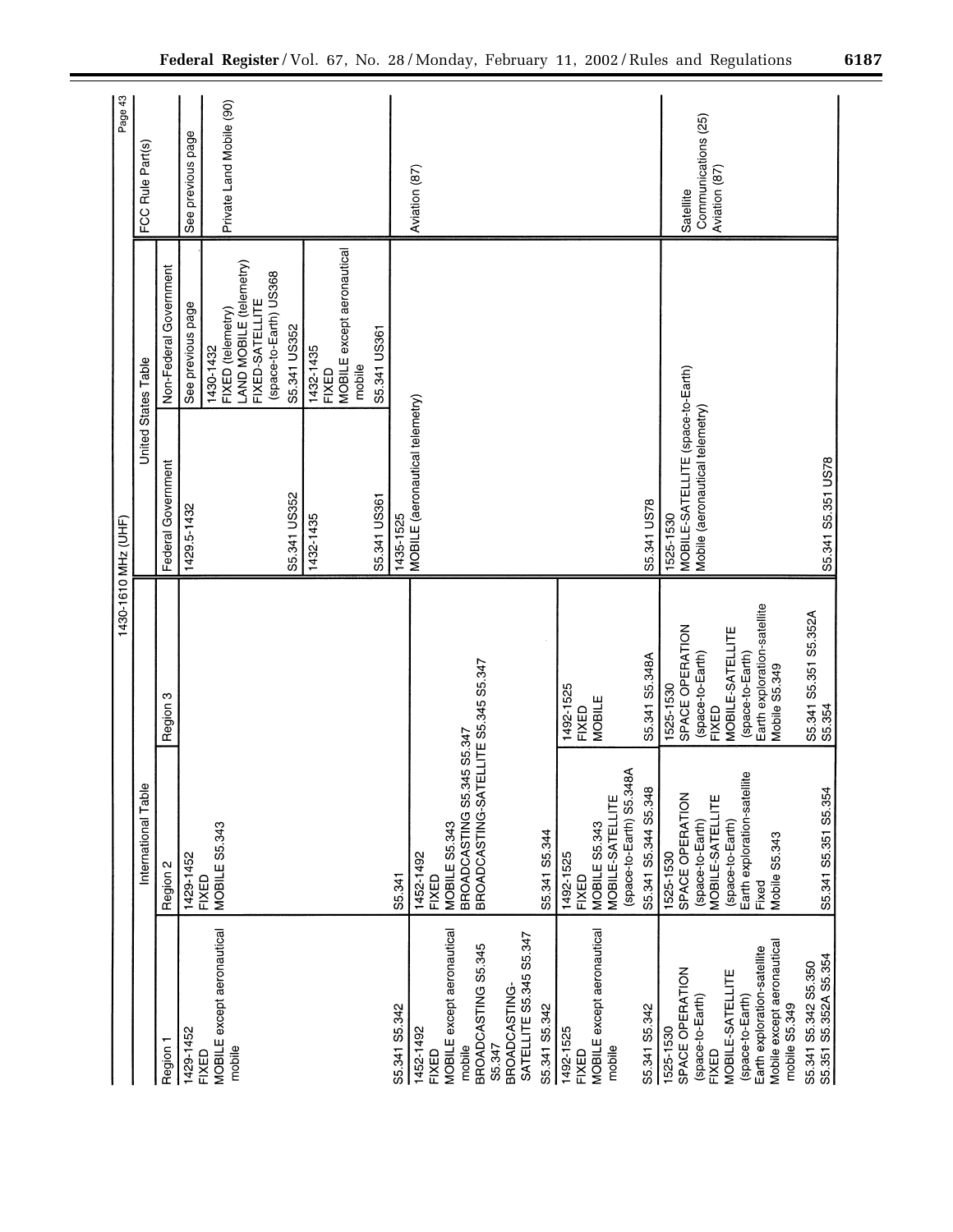|                                                                                                                          |                                                                                                                                                              | 1670-2110 MHz (UHF)                                                                                                 |                                                                                            |                                                                      | Page 47                                                                                                    |
|--------------------------------------------------------------------------------------------------------------------------|--------------------------------------------------------------------------------------------------------------------------------------------------------------|---------------------------------------------------------------------------------------------------------------------|--------------------------------------------------------------------------------------------|----------------------------------------------------------------------|------------------------------------------------------------------------------------------------------------|
|                                                                                                                          | International Table                                                                                                                                          |                                                                                                                     | United States Table                                                                        |                                                                      | FCC Rule Part(s)                                                                                           |
| Region 1                                                                                                                 | Region 2                                                                                                                                                     | Region 3                                                                                                            | Federal Government                                                                         | Non-Federal Government                                               |                                                                                                            |
| METEOROLOGICAL-SATELLITE (space-to-Earth)<br>METEOROLOGICAL AIDS<br>MOBILE S5.380<br>1670-1675<br>FIXED                  |                                                                                                                                                              |                                                                                                                     | 1670-1675                                                                                  | MOBILE except aeronautical<br>1670-1675<br>mobile<br><b>FIXED</b>    |                                                                                                            |
| S5.341                                                                                                                   |                                                                                                                                                              |                                                                                                                     | S5.341 US211 US362                                                                         | S5.341 US211 US362                                                   |                                                                                                            |
| METEOROLOGICAL AIDS<br>1675-1690<br>FIXED                                                                                | METEOROLOGICAL AIDS<br>1675-1690<br><b>FIXED</b>                                                                                                             | METEOROLOGICAL AIDS<br>1675-1690<br>FIXED                                                                           | METEOROLOGICAL-SATELLITE (space-to-Earth)<br>METEOROLOGICAL AIDS (radiosonde)<br>1675-1700 |                                                                      |                                                                                                            |
| MOBILE except aeronautical<br>METEOROLOGICAL-SAT-<br>ELLITE (space-to-Earth)<br>mobile                                   | <b>MOBILE</b> except aeronautical<br>METEOROLOGICAL-SAT-<br>ELLITE (space-to-Earth)<br>MOBILE-SATELLITE<br>(Earth-to-space)<br>mobile                        | MOBILE except aeronautical<br>METEOROLOGICAL-SAT-<br>ELLITE (space-to-Earth)<br>mobile                              |                                                                                            |                                                                      |                                                                                                            |
| S5.341                                                                                                                   | S5.341 S5.377                                                                                                                                                | S5.341                                                                                                              |                                                                                            |                                                                      |                                                                                                            |
| METEOROLOGICAL AIDS<br>METEOROLOGICAL SAT<br>Mobile except aeronautical<br>ELLITE (space-to-Earth)<br>1690-1700<br>Fixed | METEOROLOGICAL AIDS<br>METEOROLOGICAL-SAT-<br>ELLITE (space-to-Earth)<br>MOBILE-SATELLITE<br>(Earth-to-space)<br>1690-1700                                   | METEOROLOGICAL-SAT-<br>METEOROLOGICAL AIDS<br>ELLITE (space-to-Earth)<br>1690-1700                                  |                                                                                            |                                                                      |                                                                                                            |
| S5.289 S5.341 S5.382<br>mobile                                                                                           | S5.289 S5.341 S5.377<br>S5.381                                                                                                                               | S5.289 S5.341 S5.381                                                                                                | S5.289 S5.341 US211                                                                        |                                                                      |                                                                                                            |
| <b>MOBILE</b> except aeronautical<br>METEOROLOGICAL-SAT-<br>ELLITE (space-to-Earth)<br>1700-1710<br>mobile<br>FIXED      | MOBILE except aeronautical<br>MOBILE-SATELLITE (Earth-<br>METEOROLOGICAL-SAT-<br>ELLITE (space-to-Earth)<br>1700-1710<br>to-space)<br>mobile<br><b>FIXED</b> | MOBILE except aeronautical<br>METEOROLOGICAL-SAT-<br>ELLITE (space-to-Earth)<br>1700-1710<br>mobile<br><b>FIXED</b> | METEOROLOGICAL-SAT-<br>ELLITE (space-to-Earth)<br>FIXED G118<br>1700-1710                  | METEOROLOGICAL-SAT-<br>ELLITE (space-to-Earth)<br>1700-1710<br>Fixed |                                                                                                            |
| S5.289 S5.341                                                                                                            | S5.289 S5.341 S5.377                                                                                                                                         | S5.289 S5.341 S5.384                                                                                                | S5.289 S5.341                                                                              | S5.289 S5.341                                                        |                                                                                                            |
| MOBILE S5.380<br>1710-1930<br>FIXED                                                                                      |                                                                                                                                                              |                                                                                                                     | 1710-1755<br>MOBILE<br>FIXED                                                               | 1710-1755                                                            | MHz mixed-use band are<br>auction of the 1710-1755<br>Note: Proceeds from the<br>to be deposited not later |
|                                                                                                                          |                                                                                                                                                              |                                                                                                                     | S5.341 US256                                                                               | S5.341 US256                                                         | than September 30,<br>2002.                                                                                |

Ξ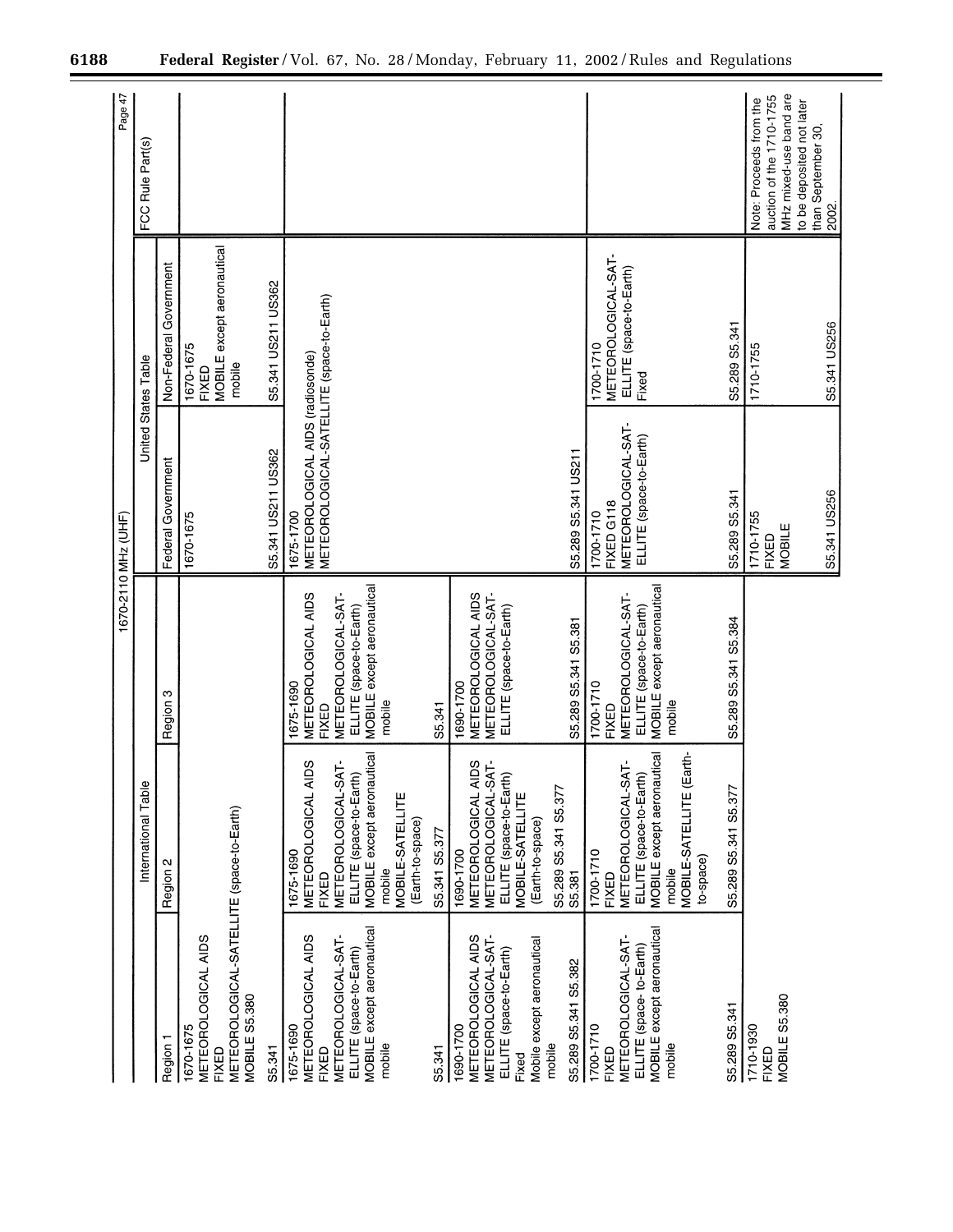|                                                                                                                | SPACE RESEARCH (space<br>-to-Earth) (space-to-space)<br>including aeronautical tele-<br>testing of manned aircraft)<br>MOBILE (line-of-sight only<br>metry, but excluding flight |                                                                     |                                  |
|----------------------------------------------------------------------------------------------------------------|----------------------------------------------------------------------------------------------------------------------------------------------------------------------------------|---------------------------------------------------------------------|----------------------------------|
| S5.392                                                                                                         | S5.392 US303                                                                                                                                                                     | US303                                                               |                                  |
| SPACE RESEARCH (deep space) (space-to-Earth)<br>MOBILE except aeronautical mobile<br>2290-2300<br><b>FIXED</b> | MOBILE except aeronautical<br>SPACE RESEARCH (deep<br>2290-2300<br>mobile<br><b>FIXED</b>                                                                                        | SPACE RESEARCH (deep<br>space) (space-to-Earth)<br>2290-2300        |                                  |
|                                                                                                                | space) (space-to-Earth)                                                                                                                                                          |                                                                     |                                  |
| 2300-2450<br><b>FIXED</b><br>2300-2450<br><b>FIXED</b>                                                         | 2300-2305                                                                                                                                                                        | 2300-2305<br>Amateur                                                | Amateur (97)                     |
| MOBILE<br>MOBILE                                                                                               |                                                                                                                                                                                  |                                                                     | Note: 2300-2305 MHz              |
| RADIOLOCATION<br>Amateur                                                                                       |                                                                                                                                                                                  |                                                                     | became non-Federal               |
| Amateur<br>Radiolocation                                                                                       |                                                                                                                                                                                  |                                                                     | Government exclusive             |
|                                                                                                                | G123                                                                                                                                                                             |                                                                     | spectrum in August 1995          |
|                                                                                                                | 2305-2310                                                                                                                                                                        | 2305-2310                                                           |                                  |
|                                                                                                                |                                                                                                                                                                                  | <b>MOBILE</b> except aeronautical<br><b>FIXED</b>                   | Wireless                         |
|                                                                                                                |                                                                                                                                                                                  |                                                                     | Communications (27)              |
|                                                                                                                |                                                                                                                                                                                  | RADIOLOCATION<br>mobile                                             | Amateur (97)                     |
|                                                                                                                |                                                                                                                                                                                  | Amateur                                                             |                                  |
|                                                                                                                | US338 G123                                                                                                                                                                       | US338                                                               |                                  |
|                                                                                                                | 2310-2360<br>Fixed                                                                                                                                                               | 2310-2320<br><b>FIXED</b>                                           | Wireless                         |
|                                                                                                                | Mobile US339                                                                                                                                                                     | MOBILE US339                                                        | Communications (27)              |
|                                                                                                                | Radiolocation G2 G120                                                                                                                                                            | <b>RADIOLOCATION</b>                                                |                                  |
|                                                                                                                |                                                                                                                                                                                  | SATELLITE US327<br>BROADCASTING-                                    |                                  |
|                                                                                                                |                                                                                                                                                                                  | S5.396 US338                                                        |                                  |
|                                                                                                                |                                                                                                                                                                                  | Mobile US276 US328<br>SATELLITE US327<br>BROADCASTING-<br>2320-2345 | Communications (25)<br>Satellite |
|                                                                                                                |                                                                                                                                                                                  | S5.396                                                              |                                  |
|                                                                                                                | S5.396 US327 US328                                                                                                                                                               |                                                                     | See next page for                |
| S5.394 S5.396<br>S5.150 S5.282 S5.393<br>S5.150 S5.282 S5.395                                                  | See next page                                                                                                                                                                    | See next page for<br>2345-2450 MHz                                  | 2345-2450 MHz                    |

Page 50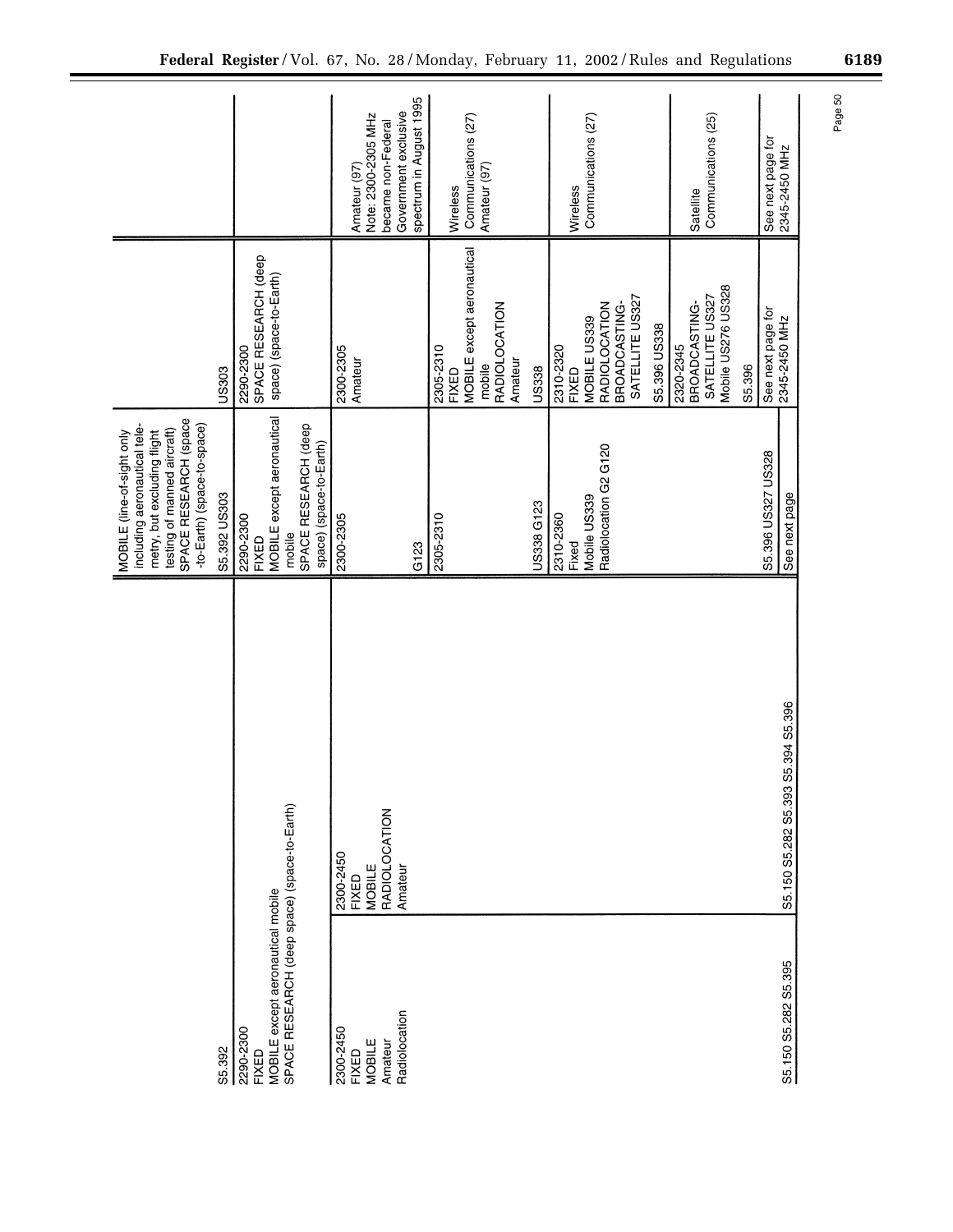|                                                        |                                                        |          | 2345-2655 MHz (UHF)                                            |                                                                                                   | Page 51                                                                 |
|--------------------------------------------------------|--------------------------------------------------------|----------|----------------------------------------------------------------|---------------------------------------------------------------------------------------------------|-------------------------------------------------------------------------|
|                                                        | International Table                                    |          |                                                                | United States Table                                                                               | FCC Rule Part(s)                                                        |
| Region 1                                               | Region 2                                               | Region 3 | Federal Government                                             | Non-Federal Government                                                                            |                                                                         |
| See previous page for 2300-2450 MHz                    |                                                        |          | See previous page for<br>2310-2360 MHz                         | SATELLITE US327<br>BROADCASTING-<br>RADIOLOCATION<br>MOBILE US339<br>2345-2360<br>FIXED<br>S5.396 | Communications (27)<br>Wireless                                         |
|                                                        |                                                        |          | RADIOLOCATION G2<br>MOBILE US276<br>2360-2385<br>Fixed<br>G120 | MOBILE US276<br>2360-2385                                                                         |                                                                         |
|                                                        |                                                        |          | 2385-2390                                                      | MOBILE NG174<br>2385-2390<br><b>FIXED</b>                                                         |                                                                         |
|                                                        |                                                        |          | US363                                                          | US363                                                                                             |                                                                         |
|                                                        |                                                        |          | 2390-2400<br>G122                                              | AMATEUR<br>2390-2400                                                                              | RF Devices (15)<br>Amateur (97)                                         |
|                                                        |                                                        |          | 2400-2402                                                      | 2400-2402<br>Amateur                                                                              | ISM Equipment (18)<br>Amateur (97)                                      |
|                                                        |                                                        |          | S5.150 G123                                                    | S5.150 S5.282                                                                                     |                                                                         |
|                                                        |                                                        |          | 2402-2417                                                      | 2402-2417<br>AMATEUR                                                                              | ISM Equipment (18)<br>RF Devices (15)                                   |
|                                                        |                                                        |          | S5.150 G122                                                    | S5.150 S5.282                                                                                     | Amateur (97)                                                            |
|                                                        |                                                        |          | Radiolocation G2<br>2417-2450                                  | 2417-2450<br>Amateur                                                                              | ISM Equipment (18)<br>Amateur (97)                                      |
|                                                        |                                                        |          | S5.150 G124                                                    | S5.150 S5.282                                                                                     |                                                                         |
| Radiolocation<br>2450-2483.5<br>MOBILE<br><b>FIXED</b> | RADIOLOCATION<br>2450-2483.5<br>MOBILE<br><b>FIXED</b> |          | 2450-2483.5                                                    | MOBILE<br>Radiolocation<br>2450-2483.5<br>FIXED                                                   | Private Land Mobile (90)<br>Fixed Microwave (101)<br>ISM Equipment (18) |
| S5.150 S5.397                                          | S5.150 S5.394                                          |          | S5.150 US41                                                    | S5.150 US41                                                                                       |                                                                         |

**BILLING CODE 6712–01–C**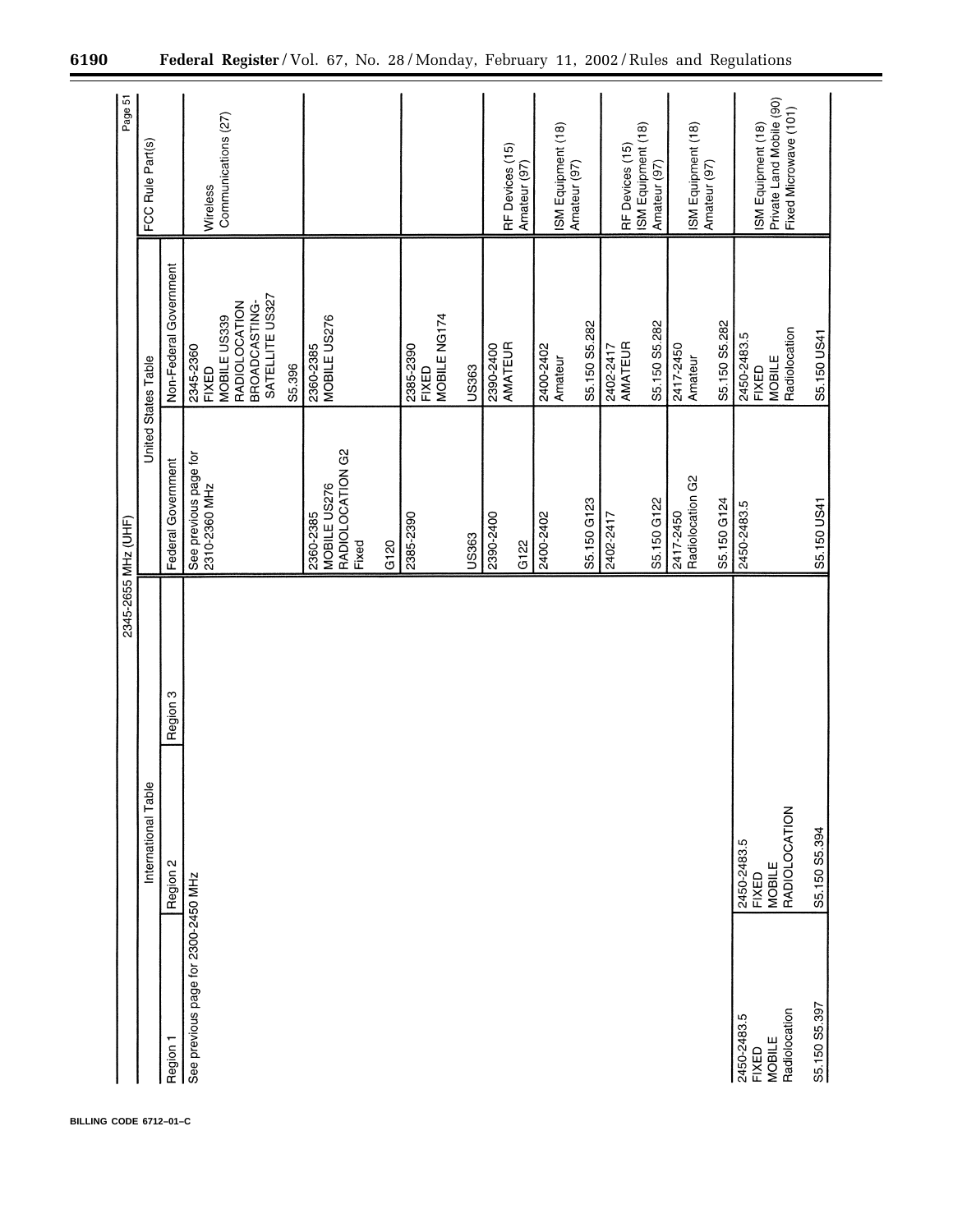# \* \* \* \* \*

## **United States (US) Footnotes**

\* \* \* \* \*

US210 In the sub-band 40.66–40.7 MHz and 216–220 MHz, frequencies may be authorized to Government and non-Government stations on a secondary basis for the tracking of, and telemetering of scientific data from, ocean buoys and wildlife. Operation in these bands is subject to the

technical standards specified in: (a) Section 8.2.42 of the NTIA Manual for Government use, or (b) 47 CFR 90.248 for non-Government use. After January 1, 2002, no new assignments shall be authorized in the band 216–217 MHz.

\* \* \* \* \*

US229 In the band 216–220 MHz, the fixed, aeronautical mobile, land mobile, and radiolocation services are allocated on a

secondary basis for Government operations. The use of the fixed, aeronautical mobile, and land mobile services shall be limited to telemetering and associated telecommand operations. After January 1, 2002, no new assignments shall be authorized in the band 216–217 MHz. Further, Government and non-Government assignments in the sub-band 216.88–217.08 MHz shall protect the Navy's SPASUR system, which operates on a primary basis at the following sites:

| Transmit frequency of 216.98 MHz |                                     | Receive frequencies of 216.965-216.995 MHz |                                                                                                                                     |                                                                                                                                                                                                                 |                                                    |
|----------------------------------|-------------------------------------|--------------------------------------------|-------------------------------------------------------------------------------------------------------------------------------------|-----------------------------------------------------------------------------------------------------------------------------------------------------------------------------------------------------------------|----------------------------------------------------|
| Location                         | North latitude/west lon-<br>gitude  | Protection<br>radius                       | Location                                                                                                                            | North latitude/west lon-<br>gitude                                                                                                                                                                              | Protection<br>radius                               |
|                                  | $33^{\circ}$ 32'/098 $^{\circ}$ 45' | 250 km l                                   | San Diego, CA<br>150 km    Elephant Butte, NM<br>150 km    Red River, AR<br>Silver Lake, MO<br>Hawkinsville, GA<br>Fort Stewart, GA | $132^{\circ}$ 34'/116 $^{\circ}$ 58'<br>$\frac{1}{33^{\circ}}$ 26'/106 $^{\circ}$ 59'<br>$ 33^{\circ} 19''/093^{\circ} 33''$<br>l 33° 08′/091° 01′<br>$\frac{1}{2}$ 32° 17'/083° 32'<br>$\mid$ 31° 58'/081° 30' | 50 km<br>50 km<br>50 km<br>50 km<br>50 km<br>50 km |

\* \* \* \* \* US276 Except as otherwise provided for in this note, use of the bands 2320–2345 MHz and 2360–2385 MHz by the mobile service is limited to aeronautical telemetering and associated telecommand operations for flight testing of manned or unmanned aircraft, missiles or major components thereof. The

following four frequencies are shared on a coequal basis by Government and non-Government stations for telemetering and associated telecommand operations of expendable and reusable launch vehicles whether or not such operations involve flight testing: 2332.5 MHz, 2364.5 MHz, 2370.5 MHz, and 2382.5 MHz. All other mobile

telemetering uses shall be secondary to the uses listed elsewhere in this note.

\* \* \* \* \* US311 Radio astronomy observations may be made in the band 1350–1400 MHz on an unprotected basis at the following radio astronomy observatories:

|                                                                         | 80 kilometers (50 mile) radius centered on latitude 40° 49' W,<br>longitude 121° 28' N                                                                                                                                                       |                                        |
|-------------------------------------------------------------------------|----------------------------------------------------------------------------------------------------------------------------------------------------------------------------------------------------------------------------------------------|----------------------------------------|
|                                                                         | Rectangle between latitudes $40^{\circ}$ 00' N and $42^{\circ}$ 00' N and<br>between longitudes 120° 15' W and 122° 15' W                                                                                                                    |                                        |
|                                                                         | 80 kilometers (50 mile) radius centered on latitude 35° 18′ W,<br>longitude 116° 54' N                                                                                                                                                       |                                        |
| National Astronomy and Ionosphere Center, Arecibo, Puerto Rico          | Rectangle between latitudes 17° 30' N and 19° 00' N and<br>between longitudes 65° 10' W and 68° 00' W                                                                                                                                        |                                        |
| National Radio Astronomy Observatory, Socorro, New Mexico               | Rectangle between latitudes 32° 30' N and 35° 30' N and<br>between longitudes 106° 00' W and 109° 00' W                                                                                                                                      |                                        |
| National Radio Astronomy Observatory, Green Bank, West Virginia         | Rectangle between latitudes 37° 30' N and 39° 15' N and<br>between longitudes 78° 30' W and 80° 30' W                                                                                                                                        |                                        |
| National Radio Astronomy Observatory, Very Long Baseline Array Stations | 80 kilometers (50 mile) radius centered on:<br>Latitude                                                                                                                                                                                      | Longitude                              |
|                                                                         | (North)<br>48° 08'                                                                                                                                                                                                                           | (West)<br>$119^{\circ} 41'$            |
|                                                                         | $30^{\circ} 38'$<br>$42^{\circ} 56'$                                                                                                                                                                                                         | $103^{\circ} 57'$<br>$71^{\circ} 59'$  |
|                                                                         | $31^{\circ} 57'$<br>$35^\circ 47'$                                                                                                                                                                                                           | $111^{\circ} 37'$<br>$106^{\circ} 15'$ |
|                                                                         | $19^{\circ} 48'$<br>41° 46'                                                                                                                                                                                                                  | $155^{\circ}$ 27'<br>$91^{\circ} 34'$  |
|                                                                         | $37^{\circ}$ 14'<br>$34^{\circ} 18'$                                                                                                                                                                                                         | $118^{\circ} 17'$<br>$108^{\circ} 07'$ |
|                                                                         | $17^\circ 46'$                                                                                                                                                                                                                               | $64^\circ 35'$                         |
|                                                                         | Two contiguous rectangles, one between latitudes 36° 00' N<br>and 37° 00' N and between longitudes 117° 40' W and 118° 30'<br>W and the second between latitudes 37° 00' N and 38° 00' N<br>and between longitudes 118° 00' W and 118° 50' W |                                        |

Every practicable effort will be made to avoid the assignment of frequencies in the band 1350–1400 MHz to stations in the fixed and mobile services that could interfere with radio astronomy observations within the geographic areas given in the table in this note. In addition, every practicable effort will be made to avoid assignment of frequencies in these bands to stations in the aeronautical

mobile service which operate outside of those geographic areas, but which may cause harmful interference to the listed observatories. Should such assignments result in harmful interference to these observatories, the situation will be remedied to the extent practicable.

\* \* \* \* \*

US350 The use of the bands 608–614 MHz, 1395–1400 MHz, and 1427–1429.5 MHz by the Government and non-Government land mobile service is limited to medical telemetry and medical telecommand operations, except that non-Government land mobile use is permitted for non-medical telemetry and telecommand operations on a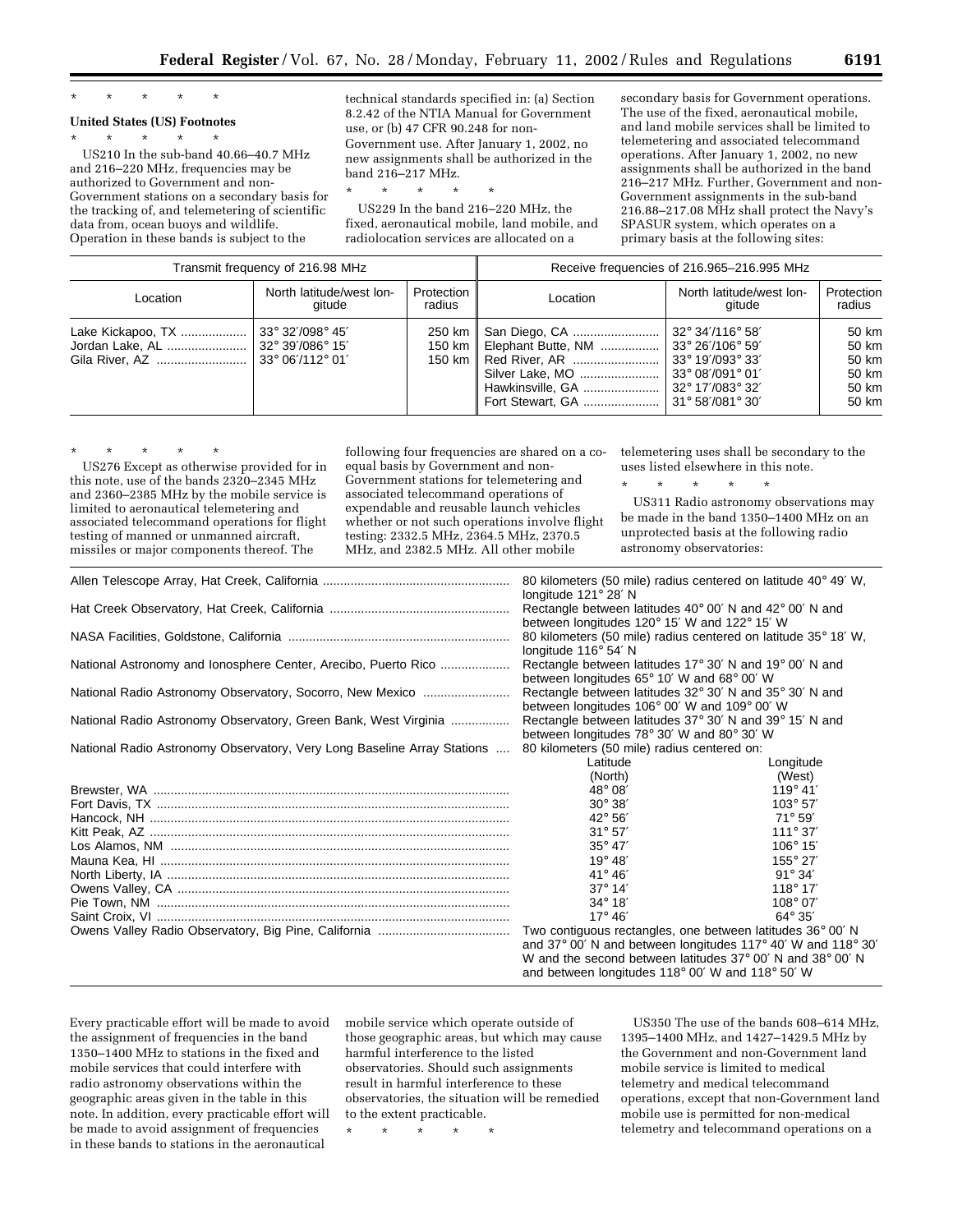secondary basis in the band 1427–1429.5 MHz.

\* \* \* \* \*

US352 In the band 1427–1432 MHz, Government operations, except for medical

telemetry and medical telecommand operations, are on a non-interference basis to authorized non-Government operations and shall not hinder the implementation of any non-Government operations. However,

Government operations authorized as of March 22, 1995 at the 14 sites identified in the following table may continue on a fully protected basis until January 1, 2004:

| Location                  | North latitude/west<br>longitude    | Operating<br>radius | Location                            | North latitude/west<br>longitude    | Operating<br>radius |
|---------------------------|-------------------------------------|---------------------|-------------------------------------|-------------------------------------|---------------------|
| Patuxent River, MD        | 38° 17'/076° 25'                    |                     | 70 km    Mountain Home AFB, ID      | $43^{\circ}$ 01'/115 $^{\circ}$ 50' | 160 km              |
|                           | 36° 49'/076° 02'                    |                     |                                     | $39^{\circ}$ 24'/118 $^{\circ}$ 43' | 100 km              |
| MCAS Cherry Point, NC     | $34^{\circ}$ 54'/076 $^{\circ}$ 52' |                     |                                     | $36^{\circ}$ 14'/115 $^{\circ}$ 02' | 100 km              |
| Beaufort MCAS, SC         | $32^{\circ}$ 26'/080 $^{\circ}$ 40' |                     |                                     | $36^{\circ}$ 18'/119 $^{\circ}$ 47' | 120 km              |
| NAS Cecil Field, FL       | $30^{\circ}$ 13'/081 $^{\circ}$ 52' |                     |                                     | $32^{\circ}$ 39'/114 $^{\circ}$ 35' | 160 km              |
| NAS Whidbey IS., WA       | 48° 19' / 122° 24'                  |                     |                                     | $35^{\circ}$ 29'/117 $^{\circ}$ 16' | 80 km               |
| Yakima Firing Ctr AAF, WA | 46° 40'/120° 15'                    |                     | 70 km    MCAS Twenty Nine Palms, CA | $34^{\circ}$ 15'/116 $^{\circ}$ 03' | 80 km               |

\* \* \* \* \*

US361 In the band 1432–1435 MHz, Government stations in the fixed and mobile services may operate indefinitely on a

primary basis at the 23 sites listed in the following table. All other Government stations in the fixed and mobile services shall operate in the band 1432–1435 MHz on a

primary basis until re-accommodated in accordance with the National Defense Authorization Act of 1999. The table follows:

| Location                                                                 | North Latitude/West<br>Longitude    | Operating<br>Radius | Location                              | North Latitude/West<br>Longitude    | Operating<br>Radius |
|--------------------------------------------------------------------------|-------------------------------------|---------------------|---------------------------------------|-------------------------------------|---------------------|
| China Lake/Edwards AFB, CA                                               | $35^{\circ}$ 29'/117 $^{\circ}$ 16' | 100 km              |                                       | $24^{\circ}$ 30'/078 $^{\circ}$ 00' | 80 km               |
| Sands Missile<br>White<br>Range/<br>Holloman AFB, NM.                    | $32^{\circ}$ 11'/106 $^{\circ}$ 20' | 160 km              | Beaufort MCAS, SC                     | $32^{\circ}$ 26'/080 $^{\circ}$ 40' | 160 km              |
| Utah Test and Training Range/<br>Dugway Proving Ground, Hill<br>AFB, UT. | 40° 57'/113° 05'                    | 160 km              | MCAS Cherry Point, NC                 | 34° 54'/076° 53'                    | 100 km              |
| Patuxent River, MD                                                       | 38° 17'/076° 24'                    | 70 km               | NAS Cecil Field, FL                   | $30^{\circ}$ 13'/081 $^{\circ}$ 52' | 160 km              |
| Nellis AFB, NV                                                           | 37° 29'/114° 14'                    | 130 km              |                                       | $39^{\circ}$ 30'/118 $^{\circ}$ 46' | 100 km              |
| Fort Huachuca, AZ                                                        | $31^{\circ}$ 33'/110 $^{\circ}$ 18' | 80 km               | NAS Oceana, VA                        | 36° 49'/076° 01'                    | 100 km              |
| Eglin AFB/Gulfport ANG Range,<br>MS/Fort Rucker, AL.                     | $30^{\circ}$ 28'/086 $^{\circ}$ 31' | 140 km              | NAS Whidbey Island, WA                | 48° 21'/122° 39'                    | 70 km               |
| Yuma Proving Ground, AZ                                                  | $32^{\circ}$ 29'/114 $^{\circ}$ 20' | 160 km              | NCTAMS, GUM                           | $113^{\circ}35'/144^{\circ}51'$     | 80 km               |
| Fort Greely, AK                                                          | $63^{\circ}$ 47'/145 $^{\circ}$ 52' | 80 km               |                                       | $36^{\circ}$ 20'/119 $^{\circ}$ 57' | 120 km              |
| Redstone Arsenal, AL                                                     | $34^{\circ} 35'/086^{\circ} 35'$    | 80 km               | Savannah River, SC                    | 33° 15'/081° 39'                    | 3 km                |
| Alpene Range, MI                                                         | 44° 23'/083° 20'                    | 80 km               | Naval Space Operations Center,<br>ME. | 44° 24'/068° 01'                    | 80 km               |
|                                                                          | $31^{\circ}$ 20'/089 $^{\circ}$ 18' | 80 km               |                                       |                                     |                     |

1East.

US362 The band 1670–1675 MHz is allocated to the meteorological-satellite service (space-to-Earth) on a primary basis for Government use. Earth station use of this allocation is limited to Wallops Island, VA (37°56′47″ N, 75°27′37″ W), Fairbanks, AK (64°58′36″ N, 147°31′03″ W), and Greenbelt, MD (39°00′02″ N, 76°50′31″ W). Applicants for non-Government stations within 100 kilometers of the Wallops Island or Fairbanks coordinates shall notify NOAA in accordance

with the procedures specified in 47 C.F.R. § 1.924.

US363 (a) Until January 1, 2005, the band 2385–2390 MHz is allocated to the Government mobile and radiolocation services on a primary basis and to the Government fixed service on a secondary basis. Use of the mobile service is limited to aeronautical telemetry and associated telecommand operations for flight testing of manned or unmanned aircraft, missiles or major components thereof. Use of the

radiolocation service is limited to the military services.

(b) After January 1, 2005, Government stations in the mobile and radiolocation services shall continue to operate on a primary basis until re-accommodated in accordance with the National Defense Authorization Act of 1999, except at the sites identified in the following table where Government stations may not be reaccommodated until January 1, 2007:

| North Latitude/West<br>Longitude                             | Location                      | North Latitude/West<br>Longitude                         |
|--------------------------------------------------------------|-------------------------------|----------------------------------------------------------|
| Protection Radius for Each of the Following Sites is 160 km: |                               |                                                          |
|                                                              |                               | $33^{\circ}$ 18'/104 $^{\circ}$ 32'                      |
|                                                              |                               | 47° 32'/122° 18'                                         |
| $35^{\circ}$ 40'/117 $^{\circ}$ 41'                          |                               | $38^{\circ}$ 45'/090 $^{\circ}$ 22'                      |
| $30^{\circ}$ 30'/086 $^{\circ}$ 30'                          |                               | 40° 12'/112° 54'                                         |
| 48° 25'/106° 32'                                             | White Sands Missile Range, NM | 32° 58'/106° 23'                                         |
| $37^{\circ}$ 48'/116 $^{\circ}$ 28'                          |                               | $37^{\circ}$ 40'/097 $^{\circ}$ 26'                      |
| 26° 54'/080° 19'                                             |                               | 32° 54'/114° 20'                                         |
| $18^{\circ}$ 14'/065 $^{\circ}$ 38'                          |                               |                                                          |
| Protection Radius for Each of the Following Sites is 100 km: |                               |                                                          |
|                                                              |                               |                                                          |
|                                                              |                               | 22° 07'/159° 40'∥<br>$28^{\circ}$ 33'/080 $^{\circ}$ 34' |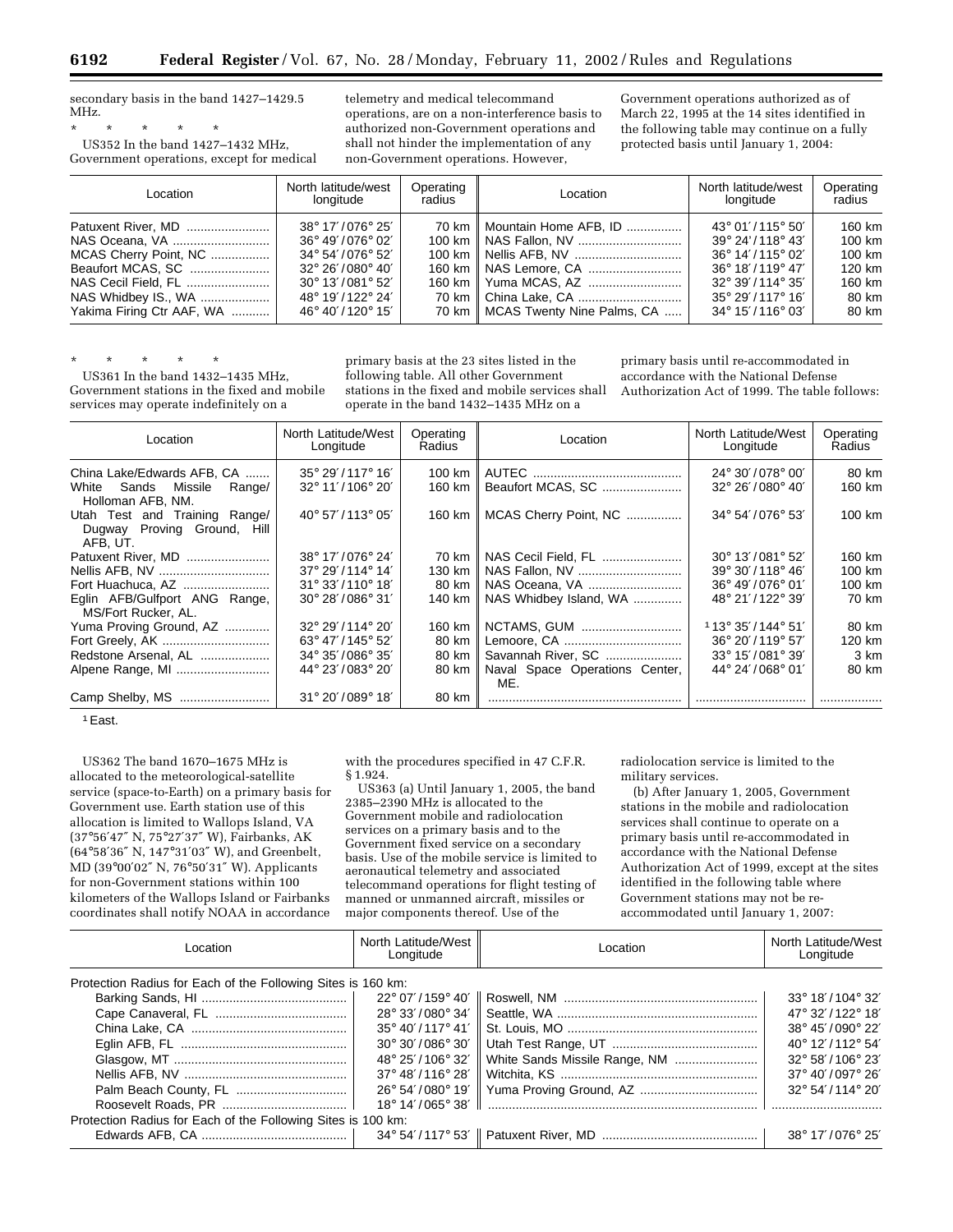(c) In addition, non-Government flight test operations may continue at the sites

identified in the following table on a primary basis until January 1, 2007:

| Location                                                     | North Latitude/West Lon-<br>aitude                      | Location | North Latitude/West Lon-<br>gitude |  |
|--------------------------------------------------------------|---------------------------------------------------------|----------|------------------------------------|--|
| Protection Radius for Each of the Following Sites is 160 km: |                                                         |          |                                    |  |
|                                                              |                                                         |          | 33° 37' 35"/116° 09' 36"           |  |
|                                                              |                                                         |          | 33° 18' 28"/111° 39' 19"           |  |
|                                                              | $35^{\circ}$ 12' 49"/101° 42' 31″ $\parallel$           |          | 33° 54' 24"/084° 31' 09"           |  |
|                                                              | $32^{\circ}$ 40' 00"/097 $^{\circ}$ 05' 53" $\parallel$ |          | 33° 04' 01"/096° 03' 09"           |  |
|                                                              | 39° 13' 13"/106° 19' 03"                                |          |                                    |  |
|                                                              |                                                         |          |                                    |  |

US368 The band 1390–1392 MHz is also allocated to the fixed-satellite service (Earthto-space) on a primary basis and the band 1430–1432 MHz is also allocated to the fixedsatellite service (space-to-Earth) on a primary basis, limited to feeder links for the Non-Voice Non-Geostationary Mobile-Satellite Service, and contingent on (1) the completion of sharing studies including the measurement of emissions from equipment that would be employed in operational systems and demonstrations to validate the studies as called for in Resolution 127 (WRC–2000), (2) the adoption of worldwide feeder link allocations at the 2003 World Radiocommunication Conference (WRC–03), and (3) compliance with any technical and operational requirements that may be imposed at WRC–03 to protect passive services in the 1400–1427 MHz band from unwanted emissions associated with such allocations. These allocations become effective upon adoption of worldwide allocations at WRC–03. If no such allocations are adopted by WRC–03, these allocations shall be considered null and void, with no grandfathering of rights. Individual assignments shall be coordinated with the Interdepartmental Radio Advisory Committee's (IRAC) Frequency Assignment Subcommittee (FAS) (see, for example, Recommendations ITU–R RA.769–1 and ITU R SA.1029–1) to ensure the protection of passive services in the 1400–1427 MHz band. Coordination shall not be completed until the feeder downlink system is tested and certified to be in conformance with the technical and operational requirements for the protection of passive services in the 1400–1427 MHz band. Certification and all supporting documentation shall be submitted to the Commission and FAS prior to launch.

# **Non-Federal Government (NG) Footnotes**

\* \* \* \* \* NG173 In the band 216–220 MHz, secondary telemetry operations are permitted subject to the requirements of § 90.259 of this chapter. After January 1, 2002, no new assignments shall be authorized in the band 216–217 MHz.

NG174 In Puerto Rico, frequencies within the band 2385–2390 MHz are not available for assignment to stations in the aeronautical mobile service.

#### **Federal Government (G) Footnotes** \* \* \* \* \*

G2 In the bands 216–225 MHz, 420–450 MHz (except as provided by US217), 890–902 MHz, 928–942 MHz, 1300–1390 MHz, 2310– 2385 MHz, 2417–2450 MHz, 2700–2900

MHz, 5650–5925 MHz, and 9000–9200 MHz, the Government radiolocation service is limited to the military services.

\* \* \* \* \* G27 In the bands 255–328.6 MHz, 335.4– 399.9 MHz, and 1350–1390 MHz, the fixed and mobile services are limited to the military services.

 $*$  \*

G30 In the bands 138–144 MHz, 148–149.9 MHz, and 150.05–150.8 MHz, the fixed and mobile services are limited primarily to operations by the military services.

\* \* \* \* \* G114 The band 1369.05–1390 MHz is also allocated to the fixed-satellite service (spaceto-Earth) and to the mobile-satellite service (space-to-Earth) on a primary basis for the relay of nuclear burst data.

\* \* \* \* \* G120 Development of airborne primary radars in the band 2310–2385 MHz with peak transmitter power in excess of 250 watts for use in the United States is not permitted.

\* \* \* \* \* **PART 90—PRIVATE LAND MOBILE RADIO SERVICES**

5. The authority citation for part 90 continues to read as follows:

**Authority:** Sections 4(i), 11, 303(g), 303(r), and 332(c)(7) of the Communications Act of 1934, as amended, 47 U.S.C. 154(i), 161, 303(g), 303(r), 332(c)(7).

6. Section 90.259 is revised to read as follows:

## **§ 90.259 Assignment and use of frequencies in the bands 216–220 MHz and 1427–1432 MHz.**

(a) *216–220 MHz band.* (1) Frequencies in the 216–220 MHz band may be assigned to applicants that establish eligibility in the Industrial/ Business Pool.

(2) All operation is secondary to the fixed and mobile services, including the Low Power Radio Service.

(3) In the 216–217 MHz band, no new assignments will be made after January 1, 2002.

(b) *1427–1432 MHz band.* (1) Frequencies in the 1427–1432 MHz band may be assigned to applicants that establish eligibility in the Public Safety Pool or the Industrial/Business Pool.

(2) All operations in the 1427–1429.5 MHz band are secondary to the Wireless Medical Telemetry Service.

(3) All operations in the 1429.5–1432 MHz band authorized prior to April 12, 2002, are on a secondary basis.

(c) *Authorized uses.* (1) Use of these bands is limited to telemetering purposes.

(2) Base stations authorized in these bands shall be used to perform telecommand functions with associated mobile telemetering stations. Base stations may also command actions by the vehicle itself, but will not be authorized solely to perform this function.

(3) Airborne use is prohibited.

# **PART 95—PERSONAL RADIO SERVICES**

7. The authority citation for part 95 continues to read:

**Authority:** Secs. 4, 303, 48 Stat. 1066, 1082, as amended; 47 U.S.C. 154, 303.

8. Section 95.630 is revised to read as follows:

#### **§ 95.630 WMTS transmitter frequencies.**

WMTS transmitters may operate in the frequency bands specified as follows:

### 608–614 MHz 1395–1400 MHz

1427–1429.5 MHz

9. Section 95.639(g) is revised to read as follows:

#### **§ 95.639 Maximum transmitter power.**

\* \* \* \* \* (a) The maximum field strength authorized for WMTS stations in the 608–614 MHz band is 200 mV/m, measured at 3 meters. For stations in the 1395–1400 MHz and 1427–1429.5 MHz bands, the maximum field strength is 740 mV/m, measured at 3 meters.

\* \* \* \* \* 10. Section 95.1017 is amended by revising paragraph (a) to read as follows:

#### **§ 95.1017 Labeling requirements.**

(a) Each LPRS transmitting device shall bear the following statement in a